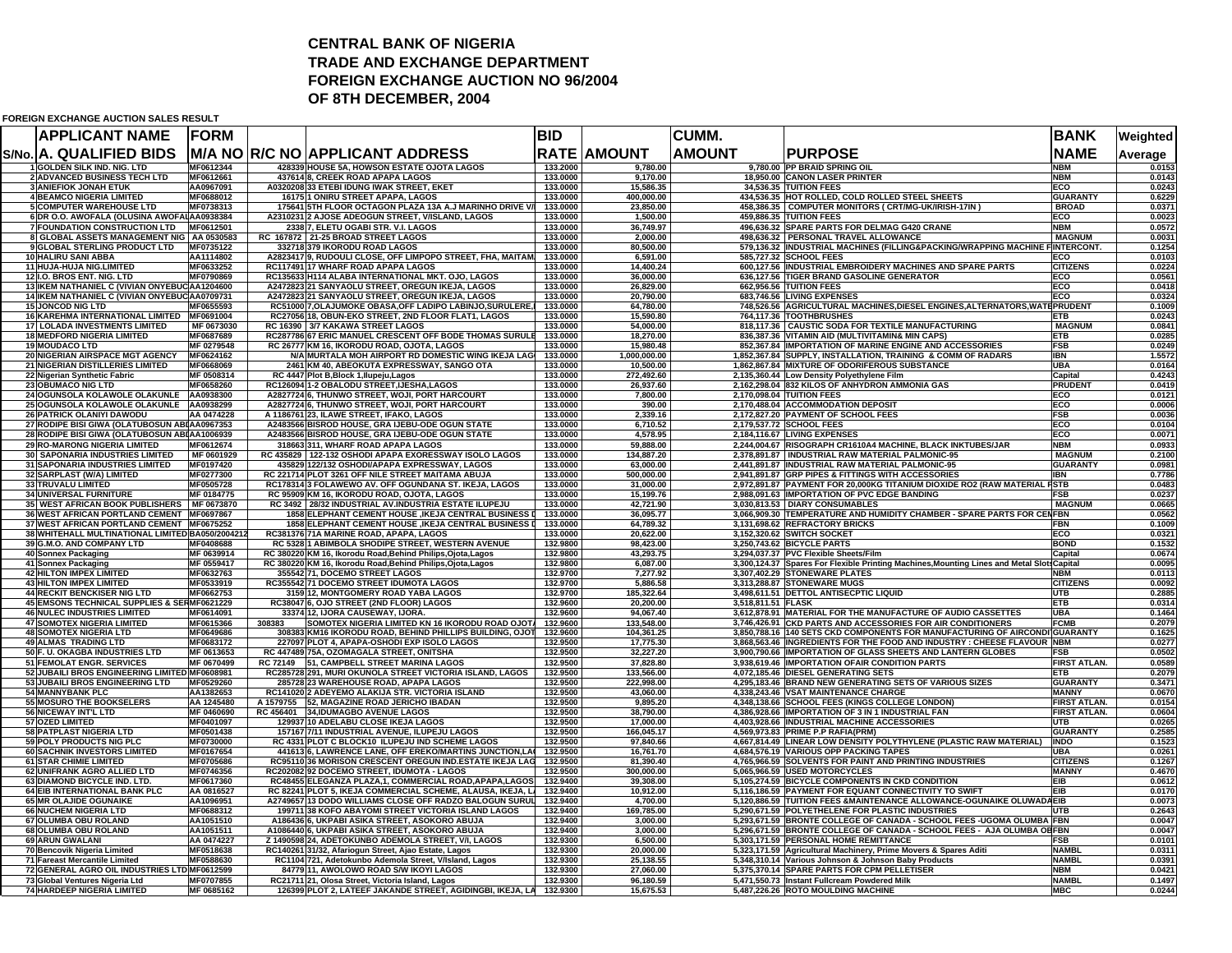| 75 Midway Ventures Limited                                                | MF0707903                | RC78434 31/32, Afariogun Street, Ajao Estate, Lagos                                                             | 132.9300             | 111,399.15              | 5,598,625.41 Artificial Resins: PPCP B391G                                                                                                                  | <b>NAMBL</b>             | 0.1734           |
|---------------------------------------------------------------------------|--------------------------|-----------------------------------------------------------------------------------------------------------------|----------------------|-------------------------|-------------------------------------------------------------------------------------------------------------------------------------------------------------|--------------------------|------------------|
| 76 OLUWATUNMISE VENTURES LIMITED MF0648729                                |                          | 153851 BLOCK 12, SHOP 5/6 AGRIC MARKET, ORILE BADAGRY EX                                                        | 132.9300             | 13,113.72               | 5,611,739.13 CERAMIC TILES IN STOCK GLAZES AND UNGLAZED DIFFERENT COINTERCONT.                                                                              |                          | 0.0204           |
| 77 WATERFORD LIMITED                                                      | MF 0641363               | 167184 31/32 ASA AFARIOGUN STREET AJAO EST LAGOS                                                                | 132.9300             | 120,613.64              | 5,732,352.77 2,478CTNS OF PEAK POWDER MILK                                                                                                                  | WEMA                     | 0.1877           |
| 78 BETA DRUGS & CHEMICAL INDUSTRIEMF 0643872                              |                          | 226250 17 ODUNLAMI/MBANUGO STR. SURULERE LAGOS.                                                                 | 132.9200             | 13,918.00               | 5,746,270.77 PHARMACEUTICALS- TAMAN & CIMAX INJECTIONS                                                                                                      | <b>ZENITH</b>            | 0.0217           |
| 79 CHIZZY NIGERIA LTD,                                                    | MF0597122                | 93191 OPPOSITE SADDLE CLUB OLOWORA JUNCTION ISHERI RI                                                           | 132.9200             | 18,742.50               | 5,765,013.27 INDUSTRIAL RAW MATERIAL- OK 412 (3150KGS)                                                                                                      | ZENITH                   | 0.0292           |
| 80 CHIZZY NIGERIA LTD,                                                    | MF0597126                | 93191 OPPOSITE SADDLE CLUB OLOWORA JUNCTION ISHERI RI                                                           | 132.9200             | 29,000.00               | 5,794,013.27 INDUSTRIAL RAW MATERIAL-EASIGEL (10000 KGS                                                                                                     | ZENITH                   | 0.0451           |
| 81 CHIZZY NIGERIA LTD,                                                    | MF0597123                | 93191 OPPOSITE SADDLE CLUB OLOWORA JUNCTION ISHERI RI                                                           | 132.9200             | 97,250.00               | 5,891,263.27 NATROSOL 250 HHBR (15MT) - INDUSTRIAL CHEMICAL                                                                                                 | ZENITH                   | 0.1513           |
| 82 CHIZZY NIGERIA LTD,                                                    | MF0597124                | 93191 OPPOSITE SADDLE CLUB OLOWORA JUNCTION ISHERI RI                                                           | 132.9200             | 97,250.00               | 5,988,513.27 CHEMICAL- NATROSOL 250 HHBR (15MT)                                                                                                             | ZENITH                   | 0.1513           |
| <b>83 CLASSIC BEVERAGES NIGERIA LTD</b>                                   | MF0495297                | RC 376144 PLOT 9A BLOCK E, AMUWO ODOFIN INDUSTRIAL ESTATE                                                       | 132.9200             | 36,891.48               | 6.025.404.75 300300 PIECES OF VEDAT VIRGIN CAPS                                                                                                             | <b>TRUS1</b>             | 0.0574           |
| 84 COSMOT NIG. LTD                                                        | MF0765501                | 187999 9, HAPPY HOME AVENUE, KIRIKIRI IND, EST. KIRIKIRI, LAG                                                   | 132.9200             | 30,900.00               | 6,056,304.75 INDUSTRIAL MACHINERY - BJC-300-P SHEET CUTTER, WATER RINGZENITH                                                                                |                          | 0.0481           |
| 85 CROWNSTAR COMM. INV.                                                   | MF0637935                | 81823 13, EREKO STREET, IDUMOTA, LAGOS                                                                          | 132.9200             | 47,829.74               | 6,104,134.49 ELECTRICALS- HAND MIXER, TOASTER, JUICER, KETTLE                                                                                               | ZENITH                   | 0.0744           |
| <b>86 D&amp;S TRADING COMPANY LTD</b>                                     | MF0256897                | 21700 25 ASA AFARIOGUN ST STR. AJAO ESTATE APAKUN OSH                                                           | 132.9200             | 100,000.00              | 6,204,134.49 DAIRY KING INSTANT MILK POWDER                                                                                                                 | ZENITH                   | 0.1556           |
| 87 DELI FOODS NIG.LTD                                                     | MF0711371                | 335743 PL.14, BLOCK B, APAPA-OSHODI EXPRESS, ISOLO LAGOS.                                                       | 132.9200             | 54,000.00               | 6,258,134.49 GAS OVEN AND HOBS                                                                                                                              | FBN                      | 0.0840           |
| 88 EDIL CENTRE NIGERIA LTD                                                | MF0329960                | 232803 2, APAPA OSHODI EXPRESSWAY IBAFON KIRIKIRI APAPA                                                         | 132.9200<br>132.9200 | 88,502.82               | 6,346,637.31 GLASS MOSIAC FURNACE YIELD AND MORTAR (BUILDING MATER)                                                                                         | <b>IPLATINUM</b>         | 0.1377           |
| 89 EUROBRIDGE INDUSTRIES LTD<br>90 EXXON RESOURCE LTD.                    | MF 0507189<br>MF0639922  | 263442 7 ODUDUWA STREET, G.R.A, IKEJA, LAGOS.                                                                   | 132.9200             | 25,967.00               | 6,372,604.31 CHEMICAL RAW MATERIAL- ACTICIDES                                                                                                               | ZENITH<br>ZENITH         | 0.0404<br>0.0026 |
| 91 EXXON RESOURCE LTD.                                                    | MF0597685                | 382215 4 CROWTHER CRESCENT APAPA LAGOS<br>382215 4 CROWTHER CRESCENT APAPA LAGOS                                | 132.9200             | 1,677.60<br>11,944.90   | 6,374,281.91 INDUSTRIAL SPARES- T BAR CRAMP<br>6,386,226.81 HAND TOOLS-POLE HEAD LIGHT FITTING, PLIER, SIDE CUTTER                                          | ZENITH                   | 0.0186           |
| 92 FEDERATED STEEL MILLS                                                  | MF0526236                | 20344 BLOCK XI PLOT 3 - 10 OTA INDUSTRIAL ESTATE OGUN ST                                                        | 132.9200             | 317,379.00              | 6,703,605.81 IINDUSTRIAL MATERIAL- ONE LOT OF METTALURGICAL REFRACTOIZENITH                                                                                 |                          | 0.4939           |
| 93 HISCARE INTERNATIONAL LIMITED                                          | MF0775505                | 237788 SHOP NO.1 GIWA PROJECTS RUMENS ROAD IKOYI LAGO                                                           | 132.9200             | 48,800.00               | 6,752,405.81 CIPROFLAXIN AND PIROXICAM (PHARMACEUTICALS)                                                                                                    | <b>PLATINUM</b>          | 0.0759           |
| 94 HUA HUA INTERNATIONAL LTD                                              | MF0643404                | 500679 15TH FLOOR . GREAT NIG HSE MARTINS STREET MARINA                                                         | 132.9200             | 14,241.60               | 6,766,647.41 FEMALE SLIPPERS (KAILIMS BRAND)                                                                                                                | ZENITH                   | 0.0222           |
| 95 IBALEX NIGERIA LIMITED                                                 | MF0786818                | 152885 PLOT 407/413 APAPA OSHODI EXPRESSWAY ROAD, LAGO                                                          | 132.9200             | 303,500.00              | 7.070.147.41 GRANITE AND MARBLE TILES                                                                                                                       | <b>GUARANTY</b>          | 0.4723           |
| 96 IDRIS SULAIMON                                                         | AA1048903                | A2623200 23B TONY ANEGBODE STREET OFF SINARI PARANIJO STI                                                       | 132.9200             | 35,201.26               | 7,105,348.67 SCHOOL FEES                                                                                                                                    | UTB                      | 0.0548           |
| 97 IMEX AGRO INTERNATIONAL                                                | MF0495826                | LAZ 088311 13 AJOKE SALAKO STREET, IFAKO GBAGADA, LAGOS.                                                        | 132.9200             | 113,400.00              | 7,218,748.67 PRIME MOVERS FOR GRINDING MILLS                                                                                                                | <b>TRUST</b>             | 0.1765           |
| 98 IMEX AGRO INTERNATIONAL                                                | MF0495827                | LAZ 088311 13 AJOKE SALAKO STREET, IFAKO GBAGADA, LAGOS.                                                        | 132.9200             | 31,900.05               | 7,250,648.72 AGRICULTURAL MACHINERY AND SPARES                                                                                                              | <b>TRUST</b>             | 0.0496           |
| 99 INDO NIGERIA INVESTMENTS LTD                                           | MF0695945                | 475860 9 OYADARIN STR OYADARIN ESTATE SABO YABA LAGOS                                                           | 132.9200             | 30,550.00               | 7,281,198.72 ELECTRONICS-AUDIO CASSETTS RECORDER,TELEVISION                                                                                                 | <b>ZENITH</b>            | 0.0475           |
| 100 IVORY BARN NIGERIA LTD                                                | MF0252744                | 117596 93 OJUELEGBA ROAD SURULERE LAGOS                                                                         | 132.9200             | 94,907.56               | 7,376,106.28 COPPER WIRE                                                                                                                                    | PLATINUM                 | 0.1477           |
| <b>101 JACCSON INDUSTRIES LIMITED</b>                                     | MF0604026                | 106155 7, ABIMBOLA STREET, ISOLO, LAGOS.                                                                        | 132.9200             | 23,551.87               | 7,399,658.15 HYDROGEN PEROXIDE-42.21 MT                                                                                                                     | UBA                      | 0.0367           |
| <b>102 JACCSON INDUSTRIES LTD</b>                                         | MF0751119                | 106155 7, ABIMBOLA STREET ISOLO IND ESTATE ISOLO LAGOS                                                          | 132.9200             | 84,000.00               | 7,483,658.15 INDUSTRIAL CHEMICAL- SODIUM HYDROSUPHATE MIN.                                                                                                  | ZENITH                   | 0.1307           |
| <b>103 JAMES WALLACE &amp; CO LTD</b>                                     | MF0751118                | 192150 7 ABIMBOLA STREET, ISOLO IND ESTATE ISOLO LAGOS                                                          | 132.9200             | 34,776.00               | 7,518,434.15 INDUSTRIAL CHEMICAL-SYNOLAC AND CRAYAMID                                                                                                       | ZENITH                   | 0.0541           |
| 104 JAMES WALLACE AND CO. LIMITED                                         | MF0604025                | 192150 7, ABIMBOLA STREET, ISOLO, LAGOS.                                                                        | 132.9200             | 22,950.00               | 7,541,384.15 NAPTHOL ASD-3,000KG & FAST RED B BASE-7,000KG                                                                                                  | UBA                      | 0.0357           |
| <b>105 JONCOD NIGERIA LTD</b>                                             | MF0252591                | 51000 7, OLAJUMOKE OBASA CLOSE SURULERE LAGOS                                                                   | 132.9200             | 93,252.00               | 7,634,636.15 BRAND NEW DIESEL ENGINE GENERATORS                                                                                                             | <b>PLATINUM</b>          | 0.1451           |
| 106 KINGSMAT AGRO-ALLIED CO., LTD                                         | MF0797740                | 136005 30B, BABS ANIMASHAUN STREET SURULERE LAGOS                                                               | 132.9200             | 33,590.00               | 7,668,226.15 1300 CARTONS OF VARIOUS COLOUR 28MM PLASTIC CAPS YP TYP PLATINUM                                                                               |                          | 0.0523           |
| 107 KRISHAN NIG. LTD                                                      | MF 0642389               | 468413 2, TOWRY STREET, OFF CATHOLIC MISSION STREET LAG                                                         | 132.9200             | 38,278.50               | 7,706,504.65 AGRICULTURAL MACHINERY- PRIME MOVERS                                                                                                           | ZENITH                   | 0.0596           |
| <b>108 LATERNA VENTURES LTD</b>                                           | MF0073497                | 202868 13 OKO-AWO CLOSE, VICTORIA ISLAND, LAGOS                                                                 | 132.9200             | 12,000.00               | 7.718.504.65 BOOKS AND BIBLES                                                                                                                               | <b>GUARANTY</b>          | 0.0187           |
| <b>109 LAVASH NIGERIA LIMITED</b>                                         | MF0252323                | 166397 15, KOPADE LANE, 2ND FLOOR IDUMOTA LAGOS                                                                 | 132.9200             | 25,025.20               | 7,743,529.85 FLASKS FOR FOOD STORAGE                                                                                                                        | <b>PLATINUM</b>          | 0.0389           |
| 110 LE-GLOBAL OILFIELD SERV.                                              | MF0595538                | 218795 306/307, JIDE OKI ST VICTORIA ISLAND LAGOS                                                               | 132.9200             | 2,530,996.14            | 10,274,525.99 COMMERCIAL BUTANE-INDUSTRIAL GAS                                                                                                              | <b>ZENITH</b>            | 3.9389           |
| 111 LIN SHI INT'L INV. NIG LTD                                            | MF0800717                | 483984 135 OMO - OSAGIE STREET OFF AWOLOWO ROAD IKOYI L                                                         | 132.9200             | 13,800.00               | 10,288,325.99 LADIES HANDBAGS                                                                                                                               | ZENITH                   | 0.0215           |
| <b>112 LMDA NIGERIA LIMITED</b>                                           | MF0320760                | 33927 45 OJO GIWA STREET 2ND FLOOR JANKARA MARKET IDU                                                           | 132.9200             | 130,760.50              | 10,419,086.49 400 SETS OF INDUSTRIAL ZIG-ZAG SEWING MACHINES                                                                                                | <b>PLATINUM</b>          | 0.2035           |
| <b>113 MIDWAY VENTURES LTD</b>                                            | MF 0707914               | 78434 21 OLOSA STREET, VICTORIA ISLAND LAGOS.                                                                   | 132.9200             | 112,230.88              | 10.531.317.37 ARTIFICIAL RESIN - 108.00M/T HD FILM H 5615F                                                                                                  | <b>ZENITH</b>            | 0.1747           |
| <b>114 MOPSON PHARMACEUTICALS LTD</b>                                     | MF0749107                | 315627 47 OSOLO WAY AJAO ESTATE,LAGOS                                                                           | 132.9200             | 83,440.00               | 10,614,757.37 ESSENTIAL PHARMACEUTICAL RAW MATERIAL-PARACETAMOL POZENITH                                                                                    |                          | 0.1299           |
| <b>115 NEMEL PHARM. LTD</b>                                               | MF0794282                | 423705 4A & 4B MEDICAL RD TRANS-EKULU ENUGU STATE                                                               | 132.9200             | 37,200.00               | 10,651,957.37 PHARMACUETICAL RAW MATERIALS - METRONIDAZOLE POWDER (ZENITH                                                                                   |                          | 0.0579           |
| <b>116 OBI AGROCHEMICALS LTD</b>                                          | MF0626576                | 254840 SHOP A14 SABON GARI MARKET KANO                                                                          | 132.9200<br>132.9200 | 54,250.00               | 10,706,207.37 1440 FT CONTAINERS OF OBI ARTRAZINE (CROP PROTECTION CHEPLATINUM<br>10.729.832.37 15.750KGS OF PRINTED BISCUIT WRAPPERS                       |                          | 0.0844           |
| <b>117 OK FOODS LTD</b>                                                   | MF0790509<br>MF0764937   | 216477 7A, ILASAMAJA SCHEME, ITIRE JUNCTION, ISOLO, LAGOS                                                       |                      | 23,625.00               |                                                                                                                                                             | <b>ACCESS</b><br>ZENITH  | 0.0368           |
| <b>118 PHARCHEM INDUSTRIES LIMITED .</b><br>119 PRIMA IMPEX (NIG) LIMITED | MF0495336                | 5612 PLOT J INDUSTRIAL STREET ILUPEJU. IKEJA LAGOS.<br>RC 215875 12 AKINWANDE STREET ALABA COKER LAGOS          | 132.9200<br>132.9200 | 39,780.00<br>230,446.12 | 10,769,612.37 97.5MT OF CORN STARCH POWDER<br>11.000.058.49 ARTIFICIAL RESINS:POLYPROPYLENE 247.5 MT                                                        | <b>TRUST</b>             | 0.0619<br>0.3586 |
| 120 PRIMA IMPEX (NIG) LIMITED                                             | MF0495950                | RC 215875 12 AKINWANDE STREET ALABA COKER LAGOS                                                                 | 132.9200             | 52,740.00               | 11,052,798.49 OTHER COLOURING MATTER:ARMY GREEN PC12 MT,U.V STABILIZETRUST                                                                                  |                          | 0.0821           |
| 121 PRIMA IMPEX (NIG) LIMITED                                             | MF0495944                | RC 215875 12 AKINWANDE STREET ALABA COKER LAGOS                                                                 | 132.9200             | 135,000.00              | 11,187,798.49 RAW MATERIALS FOR PLASTIC COLOURING:DARK BLUE 18MT, YEL TRUST                                                                                 |                          | 0.2101           |
| <b>122 SOSACO NIGERIA LIMITED</b>                                         | MF0643327                | 347146 86A ALLEN AVENUE IKEJA LAGOS                                                                             | 132.9200             | 30,178.08               | 11,217,976.57 GROCERIES - MAYONNAISE                                                                                                                        | ZENITH                   | 0.0470           |
| <b>123 SOSACO NIGERIA LIMITED</b>                                         | MF0643326                | 347146 86A ALLEN AVENUE IKEJA LAGOS                                                                             | 132.9200             | 130,422.00              | 11,348,398.57 EVAPORATED MILK                                                                                                                               | ZENITH                   | 0.2030           |
| <b>124 VEE NETWORKS LIMITED</b>                                           | MF0614804                | RC398557 FORTUNE TOWERS, 27 ADEYEMO ALAIJA ST. VI, LAGOS                                                        | 132.9200             | 524,815.27              | 11,873,213.84 PART.PAYMENT FOR AVAYA EQUIPMENTS AND SPARES (GSM EQUISTB                                                                                     |                          | 0.8168           |
| <b>125 VEE NETWORKS LIMITED</b>                                           | MF0668458                | 398557 PLOT 1678 OFF SANUSI FAFUNWA STR V/I LAGOS                                                               | 132.9200             | 799,270.00              |                                                                                                                                                             |                          | 1.2439           |
| 126 VENTI LIMITED                                                         | MF 0588610               |                                                                                                                 | 132.9200             |                         | 12,672,483.84 SUPPLY OF MICROSTAR SPARE PART-GSM EQUIPT                                                                                                     | AFRI                     |                  |
|                                                                           |                          | RC314609 24 ADEOLA ODEKU STREET VI LAGOS                                                                        |                      | 83,698.30               |                                                                                                                                                             | <b>MAGNUM</b>            | 0.1303           |
| 127 WEST AFRICA MILK CO. (NIG) PLC                                        | MF 0672275               | 11330 7B, ACME ROAD, OGBA INDUSTRIAL ESTATE.IKEJA LAGO                                                          | 132.9200             | 177,540.00              | 12,756,182.14 COLOUR FILM ROLLS(KONICA BRAND)<br>12,933,722.14 66 MT OF INSTANT WHOLE MILK POWDER                                                           | ZENITH                   | 0.2763           |
| 128 AQUILLA VENTURES LIMITED                                              | MF0457476                | RC 113,194<br>AQUILLA VENTURES LIMITED NO9 OKOYA STREET LAGO!                                                   | 132.9100             | 40,035.00               | 12,973,757.14 WALL CLOCKS                                                                                                                                   | <b>FCMB</b>              | 0.0623           |
| 129 CELPLAS INDUSTRIES NIGERIA LTD                                        | MF0495808                | RC146397 27A FATAI ATERE WAY, MATORI IND ESTATE, MUSHIN LAC                                                     | 132.9100             | 12,568.00               | 12,986,325.14 SPARE PARTS AND ACCESSORIES FOR INJECTION MOULDING MA(TRUST                                                                                   |                          | 0.0196           |
| <b>130 CHELLCO INDUSTRIES LIMITED</b>                                     | MF0576415                | 269195 PLOT A1 & E2, KUDENDA INDUSTRIAL ESTATE, KADUNA \$                                                       | 132.9100             | 61,603.75               | 13,047,928.89 SORTED MUTILATED RAGS FOR THE MANUFACTURE OF BLANKET\$GUARANTY                                                                                |                          | 0.0959           |
| 131 FOUANI NIGERIA LIMITED                                                | MF0696312                | 400780 311, WHARF ROAD, APAPA LAGOS                                                                             | 132.9100             | 44,912.00               | 13,092,840.89 ELECTRONICS- TELEVISION                                                                                                                       | <b>ZENITH</b>            | 0.0699           |
| 132 GOLDEN TRIUMPH NIG. LTD                                               | MF0555927                | 488934 47/57 MARTINS STREET 10TH FLOOR GREAT NIG. HOUSE                                                         | 132.9100             | 42,680.00               | 13,135,520.89 CANDLES                                                                                                                                       | ZENITH                   | 0.0664           |
| <b>133 INFINITY TYRES LIMITED RB</b>                                      | MF0691262                | RC44960 PLOT 233 NO 35 ADEOLA ODEKU STREET VI LAGOS                                                             | 132.9100             | 140,000.00              | 13,275,520.89 TYRES                                                                                                                                         | ETB                      | 0.2179           |
| 134 JAWA INTERNATIONAL LIMITED                                            | MF0640600                | RC 93309 PLOT 6 ABIMBOLA WAY ISOLO IND. ESTATE LAGOS                                                            | 132.9100             | 13,117.50               | 13,288,638.39 JAWA PRINTED CAPS WITH EPE LINERS (FOR PHARM INDUSTRY)                                                                                        | <b>INDO</b>              | 0.0204           |
| 135 LIVING JOY PHARM. LTD.                                                | MF0802511                | RC442300 16B, ADE AKINSANYA AVENUE, OFF TOWN PLANNING WA                                                        | 132.9100             | 38,400.00               | 13,327,038.39 12,000 PACKS OF 50 VIALS OF REVPLEX B-COMPLEX INJECTION.                                                                                      | <b>OMEGA</b>             | 0.0598           |
| <b>136 MOUKA LIMITED</b>                                                  | MF0040383                | RC209244 PLOT 'M' AWOSIKA AVENUE IKEJA INDUSTRIAL ESTATE,                                                       | 132.9100             | 379.81                  | 13,327,418.20 RECONDITIONED SLITTING LINE FOR STEEL COILS. (Shortfall)                                                                                      | <b>OMEGA</b>             | 0.0006           |
| <b>137 MOUKA LIMITED</b>                                                  | MF0581489                | RC209244 PLOT 'M' AWOSIKA AVENUE IKEJA INDUSTRIAL ESTATE.                                                       | 132.9100             | 184,000.00              | 13.511.418.20 1000M/TONS OF WIRE OF NON-ALLOY STEEL                                                                                                         | <b>OMEGA</b>             | 0.2863           |
| <b>138 NIGERIA BOTTLING CO. PLC</b>                                       | MF0795675                | RC902 NBC HOUSE, EBUTTE-METTA, LAGOS                                                                            | 132.9100             | 163,104.00              | 13,674,522.20 PAYT. FOR JUICE CONCENTRATE KIT FV/N-31.50/60 P2K 1 4UN                                                                                       | STB                      | 0.2538           |
| <b>139 NIGERIA BOTTLING CO. PLC</b>                                       | MF0795666                | RC902 NBC HOUSE, EBUTTE-METTA, LAGOS                                                                            | 132.9100             | 498,076.23              | 14,172,598.43 PAYT. FOR TETRA BRIK ASEPTIC PACKAGING MATERIALS                                                                                              | STB                      | 0.7751           |
| <b>140 NYCIL LIMITED</b>                                                  | MF0711700                | 27148 PLOT 4-5, OGUN STATE HOUSING CORPORATION, KM 6, II                                                        | 132.9100             | 125,280.00              | 14,297,878.43 VINYL ACETATE MONOMER                                                                                                                         | UBA                      | 0.1950           |
| <b>141 OOMS-RA LTD</b>                                                    | MF0650918                | 15915 4 OJU OLOKUN STR., IDUMOTA LAGOS                                                                          | 132.9100             | 11,560.97               | 14,309,439.40 GLASSWARE                                                                                                                                     | ZENITH                   | 0.0180           |
| <b>142 PENTAGON PLASTICS INDUSTRIES LIMMF0633968</b>                      |                          | RC400509 3 AJIBADE OKE STREET AJAO ESTATE ISOLO LAGOS                                                           | 132.9100             | 90,743.38               | 14,400,182.78 PLASTIC INJECTION MOULDS & MACHINERY PLASTIC FILM FOILS                                                                                       | <b>CITIZENS</b>          | 0.1412           |
| <b>143 PROGRESSIVE ENTERPRISES NIG. LTIMF0612271</b>                      |                          | 43896 6, ONIKOYI STREET IDUMOTA LAGOS                                                                           | 132.9100             | 21,842.29               | 14,422,025.07 RUBBER BANDS                                                                                                                                  | NBM                      | 0.0340           |
| <b>144 PROGRESSIVE ENTERPRISES NIG. LTIMF0612277</b>                      |                          | 43896 6, ONIKOYI STREET IDUMOTA LAGOS                                                                           | 132.9100             | 10,413.01               | 14,432,438.08 CLOTHES DRYER STAND                                                                                                                           | <b>NBM</b>               | 0.0162           |
| 145 SAM PHARMACEUTICALS LTD                                               | MF0674853                | RC 9354 47-57 MARTINS STREET MARINA LAGOS<br>RC 463012 3 BLIND CENTRE ROAD CAPPA OSHODI LAGOS                   | 132.9100             | 21.150.00               | 14.453.588.08 IROTONE TABLETS (PHARM, FORMULATION)                                                                                                          | <b>INDO</b>              | 0.0329           |
| <b>146 SIL CHEMICALS LTD</b><br>147 SPINTEX MILLS NIG. LTD.               | MF 0516663<br>MF 0695754 | 6864 PLOT 37/38/39 IGANMU IND. EST IGANMU LAGOS                                                                 | 132.9100<br>132.9100 | 80,000.00<br>11,102.30  | 14,533,588.08 SILICATE(CHEMICALS)                                                                                                                           | <b>MAGNUM</b>            | 0.1245           |
| <b>148 SUN-MAY VENTURES LTD</b>                                           | MF 0749288               | 178534 PLOT 35, RAILWAY LINES, BEHIND MR. BIGGS, APAPA LA                                                       | 132.9100             | 50,000.00               | 14,544,690.38 TEXTILE MACHINERY - STRAIGHT BEVEL SPUR GEAR AND SCREENZENITH<br>14,594,690.38 AGRICULTURAL MACHINERY- GRINDING MILLS & PRIME MOVERS & ZENITH |                          | 0.0173<br>0.0778 |
| 149 YOBINAM LIMITED                                                       | MF0650924                | 403214 251 APAPA RD IJORA - LAGOS                                                                               | 132.9100             | 30,498.42               | 14.625.188.80 GLASS TUMBLERS                                                                                                                                | ZENITH                   | 0.0475           |
| 150 A. G. LEVENTIS NIGERIA PLC                                            | MF0737479                | 1654 IDDO HOUSE - IDDO 2 WHARF RD. APAPA LAGOS                                                                  | 132.9000             | 37,742.95               | 14,662,931.75 NEW COMPONENT PARTS FOR COMMERCIAL VEHICLES                                                                                                   | ZENITH                   | 0.0587           |
| 151 A. G. LEVENTIS NIGERIA PLC                                            | MF0737475                | 1654 IDDO HOUSE - IDDO 2 WHARF RD, APAPA LAGOS                                                                  | 132.9000             | 41,684.33               | 14,704,616.08 USED MB CHASIS FITTED WITH ENGINE(TRUCKS)                                                                                                     | <b>ZENITH</b>            | 0.0649           |
| 152 A. G. LEVENTIS NIGERIA PLC                                            | MF0737480                | 1654 IDDO HOUSE - IDDO 2 WHARF RD, APAPA LAGOS                                                                  | 132.9000             | 83,024.13               | 14,787,640.21   USED TRUCKS-( USED MERCEDEEZ BENZ CHASIS WITH ENGINE) FZENITH                                                                               |                          | 0.1292           |
| <b>153 A.C VAL AND SONS NIG LTD</b>                                       | MF0499836                | 414608 NO.18 MILVERTON ROAD, ABA ABIA STATE                                                                     | 132.9000             | 48,800.00               | 14,836,440.21 15.00MT (15,000 KGS) ANTISOL POLYANIONIC CELLULOSE POLYME GUARANTY                                                                            |                          | 0.0759           |
| 154 ABROAD & BROTHERS NIGERIA LIMITIMF0691636                             |                          | RC414195 BLOCK 26 NO. 27 OJO ALABA INT. MARKET, OJO LAGOS                                                       | 132.9000             | 7,206.80                | 14,843,647.01 W/C SET                                                                                                                                       | ETB                      | 0.0112           |
| 155 ADEBIYI LUKMAN                                                        | AA1093725                | A0435946 9 ABDUL QUADRI ADEBIYI STR MAGODO LAGOS                                                                | 132.9000             | 2,000.00                | 14,845,647.01 SCHOOL FEES                                                                                                                                   | <b>AFRI</b>              | 0.0031           |
| 156 ADEKUNBI PHARMACEUTICAL NIG. LTMF0654280                              |                          | 71780 72, IGA - IDUGANRANRAN STREET, LAGOS                                                                      | 132.9000             | 52,434.00               | 14,898,081.01 RAYGLO S & V PILLS, RAYGLO WORM TABLETS - PHARMACEUTIC/FBN                                                                                    |                          | 0.0816           |
| <b>157 Adler Products</b>                                                 | MF 0624715               | RC 35557 32, Oduyemi Street, Ikeja, Lagos                                                                       | 132.9000             | 175,802.00              | 15,073,883.01 Sulphadoxine, Pyrimethamine, Vitamin B1, Folic Acid (Pharamceutical I Capital                                                                 |                          | 0.2736           |
| <b>158 Adler Products</b>                                                 | MF 0624713               | RC 35557 32, Oduyemi Street, Ikeja, Lagos                                                                       | 132.9000             | 38,905.00               | 15.112.788.01 Ferric Ammonium Citrate (Pharmaceutical Raw Materials)                                                                                        | Capital                  | 0.0605           |
| <b>159 ALZICO LIMITED</b>                                                 | MF0319694                | 5237 PLOT 18 IGANMU IND. EST. IGANMU LAGOS                                                                      | 132.9000             | 25,175.54               | 15.137.963.55 ELECTRIC MOTORS FOR AGRIC.MILLING MACHINES                                                                                                    | AFRI                     | 0.0392           |
| <b>160 ARUMUGAM KANDASAMY</b><br><b>161 BHARAT VENTURES LIMITED</b>       | AA1325809<br>MF0622668   | M2241785 PLOT 15 & 16 BLOCK XIII IND. EST. OTA OGUN<br>RC491399 12WAZIRI IBRAHIM STREET, VICTORIA ISLAND, LAGOS | 132.9000<br>132.9000 | 2,545.98<br>406,000.00  | 15,140,509.53 PHR FOR JULY-SEPT 2004<br>15.546.509.53 FROZEN FISH                                                                                           | AFRI<br><b>CHARTERED</b> | 0.0040<br>0.6318 |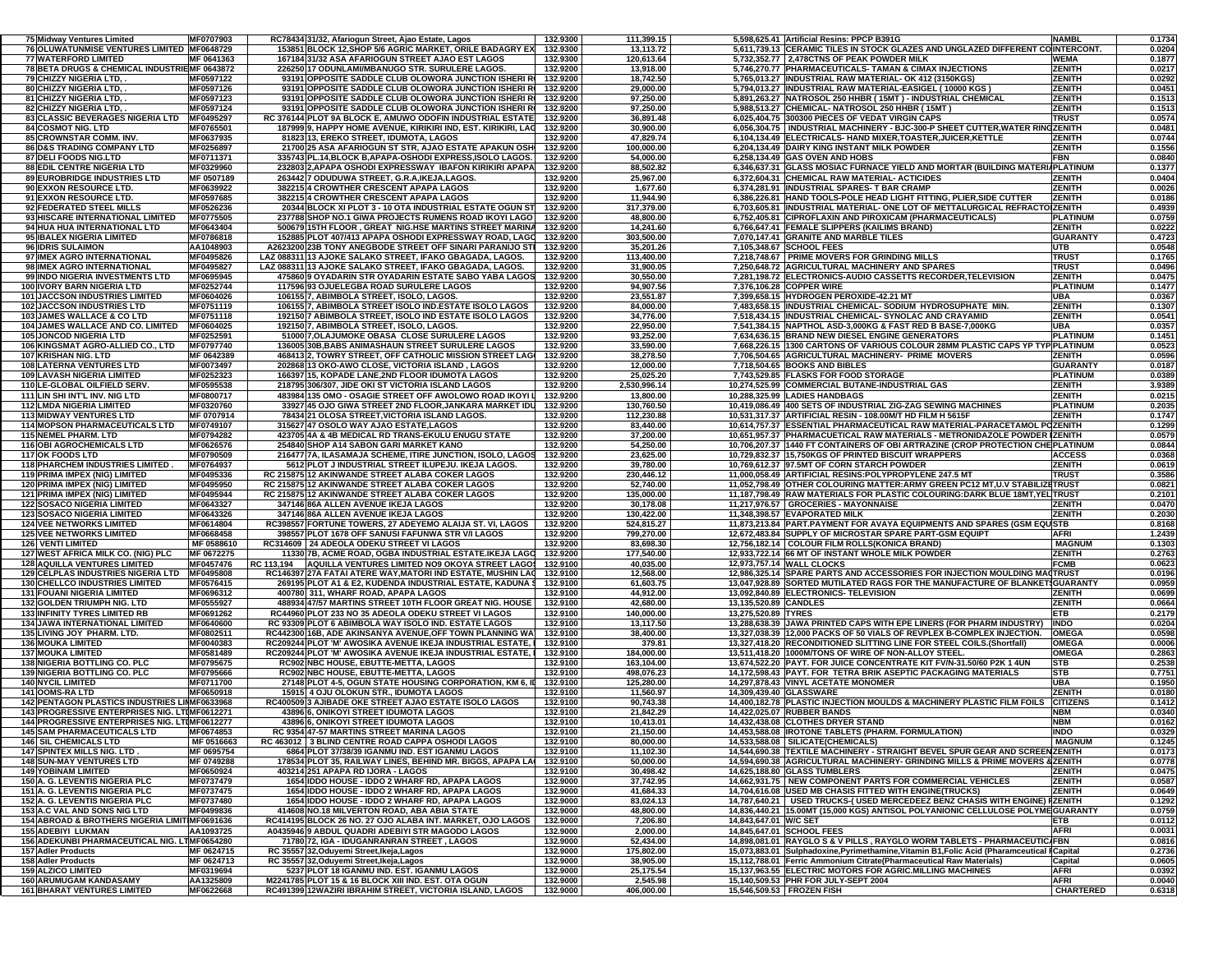| 162 BHOJSONS & CO (NIGERIA) PLC                                                     | MF 0465008                    |           | RC 1053 29C KOFO ABAYOMI STREET.VICTORIA ISLAND.LAGOS                                                                                | 132.9000             | 35,985.24               | 15.582.494.77 HDPE ROPES 3 STRAND "Z" TWIST ASSORTED<br>EIB                                        |                                 | 0.0560           |
|-------------------------------------------------------------------------------------|-------------------------------|-----------|--------------------------------------------------------------------------------------------------------------------------------------|----------------------|-------------------------|----------------------------------------------------------------------------------------------------|---------------------------------|------------------|
| <b>163 CCECC NIG RAILWAY PROJECT</b>                                                | MF 0082990                    |           | RC 298534 46, NNAMDI AZIKIWE DRIVE, EBUTE-METTA, LAGOS                                                                               | 132.9000             | 63,220.00               | 15,645,714.77 IMPORTATION OF ZIM503E WHEEL LOADER WITH CUMMINS ENGINEFSB                           |                                 | 0.0984           |
| <b>164 CCID BEKES MERCHANTS LIMITED</b>                                             | MF 0787059                    |           | RC 371611 78. AKPONGBON ROAD, LAGOS                                                                                                  | 132.9000             | 39,627.00               | 15.685.341.77 CALCIUM PROPIONATE                                                                   | <b>FIDELITY</b>                 | 0.0617           |
| <b>165 CHEUNG YAN HO</b>                                                            | AA1316988                     |           | 93034913 PLOT 15 & 16 BLOCK XIII IND. EST. OTA OGUN                                                                                  | 132.9000             | 2,388.61                | <b>AFRI</b><br>15,687,730.38 PHR FOR JULY-SEPT 2004                                                |                                 | 0.0037           |
| <b>166 CHI LIMITED</b>                                                              | MF0764665                     |           | 32283 PLOT 20 BENSON ANORUE STREET, AJAO ESTATE, ISOLO                                                                               | 132.9000             | 120,155.00              | 15,807,885.38 INDUSTRIAL RAW MATERIAL-FRUIT JUICE CONCENTRATE FOR PIN(ZENITH                       |                                 | 0.187            |
| <b>167 CLEARLINK SERVICES NIG.LTD</b>                                               | MF0710660                     |           | RC348690 1A KOFO ABAYOMI STREET APAPA LAGOS                                                                                          | 132.9000             | 35,200.00               | 15,843,085.38 BABY DIAPERS-VELCRO TABS ULTRA ABSORBENTHYLENE                                       | <b>CITIZENS</b>                 | 0.0548           |
| <b>168 CONOIL PLC</b>                                                               | MF0687975                     |           | RC7288 BULL PLAZA 38/39 MARINA LAGOS                                                                                                 | 132.9000             | 62,282.26               | 15,905,367.64 INDUSTRIAL RAW MATERIALS BASEOILS MVIN 40 & MVIN170<br><b>ETB</b>                    |                                 | 0.0969           |
| 169 CORMART (NIGERIA) LIMITED                                                       | MF 0697098                    |           | 34618 20, CHIEF BENSON ANORUE STREET APAKUN OSHODI LA                                                                                | 132.9000             | 57,000.00               | 15,962,367.64 60TONS OF GLYCEROL                                                                   | <b>WEMA</b>                     | 0.0887           |
| <b>170 DE-UNITED FOOD INDUSTRIES LTD</b>                                            | MF0615630                     |           | 229723 KLM 4 IDIROKO ROAD, OJOTA OTA, SANGO OTTA, OGUN                                                                               | 132.9000             | 103,358.67              | 16,065,726.31 SEASONING FOR SPECIALIZED & FRANCHISED (SEASONING POWD GUARANTY                      |                                 | 0.1608           |
| <b>171 DE-UNITED FOOD INDUSTRIES LTD</b>                                            | MF0615631                     |           | 229723 KLM 4 IDIROKO ROAD, OJOTA OTA, SANGO OTTA, OGUN                                                                               | 132.9000             | 83,672.00               | 16,149,398.31 SEASONING POWDER(INSTANT NOODLES)                                                    | <b>GUARANTY</b>                 | 0.1302           |
| <b>172 DEVIKA NIGERIA LTD</b>                                                       | MF0601812                     |           | 114045 9, OJON STREET OFF AGORO ST. IDUMOTA LAGOS                                                                                    | 132.9000             | 6,290.93                | 16,155,689.24 HOUSEWARES- PORCELAIN SALT AND PEPPER SET                                            | <b>ZENITH</b>                   | 0.0098           |
| 173 DEVIKA NIGERIA LTD                                                              | MF0601834                     |           | 114045 9, OJON STREET OFF AGORO ST. IDUMOTA LAGOS                                                                                    | 132.9000             | 9,190.78                | 16,164,880.02 GLASSWARE                                                                            | <b>ZENITH</b>                   | 0.0143           |
| 174 DIMACON IND. LTD                                                                | MF 0578991                    |           | RC 103651 PLOR C69, JAY MOMOH CLOSE, APAPA OSHODI EXPRESS                                                                            | 132.9000             | 36,960.00               | 16,201,840.02 POLYESTHER RESINS                                                                    | <b>TRANS</b>                    | 0.0575           |
| 175 Domestic Eletronics                                                             | MF 0362680                    |           | RC 35943 Afprint Industrial Estate, Plot 122/132, Apapa Oshodi Expres                                                                | 132.9000             | 68,843.31               | 16,270,683.33 Airconditioner Motor Single Phase, Shackle and Bellow For Fan (Good Capital          |                                 | 0.1071           |
| 176 DR I. F.ABDUL                                                                   | AA0983079                     |           | A1646472 E101 EMIR'S ROAD, ILORIN KWARA STATE                                                                                        | 132.9000             | 2,000.00                | 16,272,683.33 PERSONAL TRAVELING ALLOWANCE                                                         | <b>TRADE</b>                    | 0.0031           |
| <b>177 EAGLE PAINTS NIG LTD</b>                                                     | MF0653874                     |           | 27660 IND PLOT 5 LATEEF JAKANDE RD AGIDINGBI IKEJA LAGO                                                                              | 132.9000             | 62,500.00               | 16,335,183.33 400X25KG BAGS TYLOSE HS 100000YP2 HYDROXYETHYL CELLULO INTERCONT.                    |                                 | 0.0973           |
| <b>178 EAS AIRLINES LIMITED</b>                                                     | AA1325991                     |           | 59507 29 ADENIYI JONES AVENUE IKEJA LAGOS                                                                                            | 132.9000             | 10,000.00               | 16.345.183.33 AIRCRAFT COMPONENT REPAIRS COST<br><b>AFRI</b>                                       |                                 | 0.0156           |
| <b>179 EAS AIRLINES LIMITED</b>                                                     | AA1325990                     |           | 59507 29 ADENIYI JONES AVENUE IKEJA LAGOS                                                                                            | 132.9000             | 45,000.00               | 16,390,183.33 AIRCRAFT LEASE RENTAL NOVEMBER 2004<br><b>AFRI</b>                                   |                                 | 0.0700           |
| <b>180 ECOBANK NIGERIA PLC</b>                                                      | AA1114737                     |           | RC89773 2 AJOSE ADEOGUN STREET, V/ISLAND, LAGOS                                                                                      | 132.9000             | 14,000.00               | 16,404,183.33 TRAINING EXPENSES<br>ECO                                                             |                                 | 0.0218           |
| <b>181 ECOBANK NIGERIA PLC</b>                                                      | AA1080610                     |           | RC89773 2 AJOSE ADEOGUN STREET, V/ISLAND, LAGOS                                                                                      | 132.9000             | 1,003.41                | 16,405,186.74 PAYMENT FOR MASTERCARD FEES (FILE MAINTENANCE, CURREN(ECO                            |                                 | 0.0016           |
| 182 ENGR. LARRY TOWEH (ONASHEHO TOAA1114740                                         |                               |           | A0931522 NNPC-NETCO, 2 AJOSE ADEOGUN STREET, V/ISLAND, LA                                                                            | 132.9000             | 7,000.00                | ECO<br>16,412,186.74 SCHOOL FEES                                                                   |                                 | 0.0109           |
| <b>183 ETERNIT LTD</b>                                                              | MF0304137                     |           | 12524 102 SAPELE WARRI ROAD                                                                                                          | 132.9000             | 214,123.00              | 16,626,309.74 90720 TONS PVA FIBRES FOR CEMENT APPLICATION                                         | <b>ALLSTATES</b>                | 0.3332           |
| <b>184 Evans Medical Plc</b>                                                        | AA1022029                     |           | RC1161 Km 32 Lagos-Badagry Expressway, Agbara                                                                                        | 132.9000             | 6,403.05                | 16,632,712.79 Subscription for Journal                                                             | Int. Trust                      | 0.0100           |
| <b>185 EZE LAWRENCE EGWU</b>                                                        | AA1085020                     |           | A1862214 35, ST MICHEALS ROAD, 2ND FLOOR, ABA, ABIA STATE                                                                            | 132.9000             | 1,687.50                | 16,634,400.29 SCHOOL FEES                                                                          | <b>ASSURANCE</b>                | 0.0026           |
| 186 FABUNMI ABIOLA DAMILOLA                                                         | AA 1053200                    |           | A0623458 9 ROSENJE STREET, GBAGADA, LAGOS                                                                                            | 132.9000             | 2,000.00                | 16,636,400.29 PERSONAL TRAVEL ALLOWANCE<br><b>NAL</b>                                              |                                 | 0.0031           |
| 187 FABUNMI ADEMOLA                                                                 | AA 1053303                    |           | A0414238 9 ROSENJE STREET, GBAGADA, LAGOS                                                                                            | 132.9000             | 2,000.00                | 16,638,400.29 PERSONAL TRAVEL ALLOWANCE<br><b>NAL</b>                                              |                                 | 0.0031           |
| 188 FABUNMI AJIBOLA BOLANLE                                                         | AA 1053199                    |           | A0623456 9 ROSENJE STREET, GBAGADA, LAGOS                                                                                            | 132.9000             | 2,000.00                | 16,640,400.29 PERSONAL TRAVEL ALLOWANCE<br><b>NAL</b>                                              |                                 | 0.0031           |
| 189 FABUNMI DOLAPO OLUWAKEMI                                                        | AA 1053302                    |           | A0623454 9 ROSENJE STREET, GBAGADA, LAGOS                                                                                            | 132.9000             | 2,000.00                | 16,642,400.29 PERSONAL TRAVEL ALLOWANCE<br><b>NAL</b>                                              |                                 | 0.0031           |
| 190 FABUNMI IRETI OLUSOLAPE                                                         | AA 1053404                    |           | A0291363 9 ROSENJE STREET, GBAGADA, LAGOS                                                                                            | 132.9000             | 2,000.00                | 16,644,400.29 PERSONAL TRAVEL ALLOWANCE<br><b>NAL</b>                                              |                                 | 0.0031           |
| 191 FABUNMI OLUWAGBEMIGA ADEMOLAAA 1053198                                          |                               |           | A0623457 9 ROSENJE STREET, GBAGADA, LAGOS                                                                                            | 132.9000             | 2,000.00                | <b>NAL</b><br>16,646,400.29 PERSONAL TRAVEL ALLOWANCE                                              |                                 | 0.0031           |
| <b>192 FARMEX LIMITED</b>                                                           | MF0468268                     |           | 24974 KM 38 LAGOS ABEOKUTA ROAD OTA OGUN                                                                                             | 132.9000             | 29,200.00               | 16,675,600.29 CHLORAMPHENICOL PALMITATE<br><b>AFRI</b>                                             |                                 | 0.0454           |
| <b>193 FIDELITY BANK PLC</b>                                                        | AA1084879                     |           | RC 103022 2 KOFO ABAYOMI STREET VICTORIA ISLAND LAGOS                                                                                | 132.9000             | 644.19                  | 16,676,244.48 PAYMENT FOR SWIFT                                                                    | <b>FIDELITY</b>                 | 0.0010           |
| 194 First Aluminium Nigeria Plc                                                     | MF0575142                     |           | RC2288 2, Akilo Street, Ogba, Ikeja, Lagos                                                                                           | 132.9000             | 223,000.00              | 16,899,244.48 Aluminium Remelt T. Bars or Ingots                                                   | <b>NAMBI</b>                    | 0.3470           |
| 195 FISHWAY LIMITED                                                                 | MF 0662063                    |           | 349788 116 CAMEROUN ROAD, ABA, ABIA STATE                                                                                            | 132.9000             | 241.000.00              | 17,140,244.48  100 BALES OF EDDA COD,150 BALES OF ASTRA SEY,100 BALES OF FBNMB                     |                                 | 0.3750           |
| <b>196 FLOUR MILLS OF NIG. PLC</b>                                                  | AA1080512                     |           | 2343 2 OLD DOCK ROAD APAPA LAGOS                                                                                                     | 132.9000             | 1,682,370.65            | 18.822.615.13 PART PAYMENT OF DIVIDEND FOR THE YEAR ENDED 31/03/2004                               | <b>ZENITH</b>                   | 2.6178           |
| <b>197 FOTOKLINIC LTD</b>                                                           | MF 0592694                    |           | RC85070 44, IKORODU ROAD, JIBOWU, LAGOS                                                                                              | 132.9000             | 48,059.00               | 18,870,674.13 NEW 1100 CARTONS OF PHOTOGRAPHIC PAPERS                                              | <b>TRADE</b>                    | 0.0748           |
| 198 FRANKMAN NIG ENT LTD                                                            | MF0600167                     |           | 85965 51 IWEKA ROAD, ONITSHA ANAMBRA STATE                                                                                           | 132.9000             | 31,300.00               | 18,901,974.13 ELECTRIC NEW ALTIMATE RICE COOKER                                                    | <b>ZENITH</b>                   | 0.0487           |
| <b>199 G.N NWOKEDI</b>                                                              | AA 1418062                    |           | A 0353373 8, IKOYI CLUB ROAD, 1938 HOUSE 5 IKOYI                                                                                     | 132.9000             | 14,864.00               | 18,916,838.13 SCHOOL FEES                                                                          | <b>FIDELITY</b>                 | 0.023            |
| 200 GMT.NIGERIA LTD.                                                                | MF0654054                     |           | 333700 14 GERRARD ROAD, IKOYI, LAGOS                                                                                                 | 132.9000             | 302,109.97              | 19.218.948.10 COLD REDUCED ELECTROLYTIC TINPLATE COATING<br><b>FBN</b>                             |                                 | 0.4701           |
| 201 GRAND STAR LIMITED                                                              | MF0725720                     |           | RC266944 26 PARK ROAD, ABA                                                                                                           | 132.9000             | 799,443.40              | 20,018,391.50 VARIOUS CONSTRUCTION EQUIPMENT (BULLDOZER, EXCAVATOR, ASSURANCE                      |                                 | 1.2440           |
| 202 Henry & Henry Limited                                                           | MF0267888                     |           | RC174210 14, Bajulaiye Street, Idumota, Lagos                                                                                        | 132.9000             | 251,808.00              | 20,270,199.50 Bicycle Tyres & Tubes CKD Parts                                                      | Int. Trust                      | 0.3918           |
| 203 HOCHIEZ PHARMACEUTICALS LTD                                                     | MF 0679107                    |           | RC 108551 66, PALM AVENUE MUSHIN LAGOS                                                                                               | 132.9000             | 21,750.00               | 20,291,949.50 PHARMACEUTICALS - CHLORACETIN INJECTION                                              | <b>GUARDIAN</b>                 | 0.0338           |
| 204 Interworld Products                                                             | MF 0362677                    |           | RC 268357 Afprint Industrial Estate, Plot 122/132, Apapa Oshodi Expres                                                               | 132.9000             | 14,688.64               | 20,306,638.14 Binatone Pressure Cooker (Goods Are New)                                             | Capital                         | 0.0229           |
| 205 Interworld Products                                                             | MF 0562216                    |           | RC 268357 Afprint Industrial Estate, Plot 122/132, Apapa Oshodi Expres                                                               | 132.9000             | 49,992.28               | 20,356,630.42 Compact Slim DVD, Super Slim DVD, Binatone Standing Fan                              | Capital                         | 0.0778           |
| 206 Interworld Products                                                             | MF 0362671                    |           | RC 268357 Afprint Industrial Estate, Plot 122/132, Apapa Oshodi Expres                                                               | 132.9000             | 21,457.52               | 20,378,087.94 Binatone Rice Cooker With Glass Lid, Non Stick Rice Bowl and Steam Capital           |                                 | 0.0334           |
| 207 INTERWORLD PRODUCTS NIG LTD                                                     | MF 0662570                    |           | RC 268357 PLOT 1 BLOCK A, AFPRINT INDUSTRIAL ESTATE 122-132                                                                          | 132.9000             | 129,559.84              | 20,507,647.78 ELECTRIC STABLIZER                                                                   | <b>FIDELITY</b>                 | 0.2016           |
| <b>208 INTERWORLD PRODUCTS NIG LTD</b>                                              | MF 0550492                    |           | RC 268357   PLOT 1 BLOCK A, AFPRINT INDUSTRIAL ESTATE 122-132                                                                        | 132.9000             | 53,604.15               | 20,561,251.93   RECHARCHABLE LAMP WITH CASSETES                                                    | <b>FIDELITY</b>                 | 0.0834           |
| 209 INTRAFISHERIES NIG. LTD.                                                        | MF0674015                     |           | 13804 BLOCK 'M' PLOT 1,ISOLO INDUSTRIAL SCHEME,ILASAMA.                                                                              | 132.9000             | 157,316.80              | 20,718,568.73 SABALO FROZEN FISH (PROCHILODUS PLATENSIS)                                           | <b>INTERCITY</b>                | 0.2448           |
| 210 IRVING SINAT LIMITED                                                            | MF 0751554                    |           | 146218 11E, OBAGUN AVENUE MATORI MUSHIN,LAGOS                                                                                        | 132.9000             | 42,840.00               | 20,761,408.73 210MTS OF TALC POWDER 325 MESH FOR COSMETICS INDUSTRY WEMA                           |                                 | 0.0667           |
| <b>211 IRVING SINAT LIMITED</b>                                                     | MF 0674922                    |           | 146218 11E, OBAGUN AVENUE MATORI MUSHIN, LAGOS                                                                                       | 132.9000             | 33,650.00               | 20,795,058.73 630BAGS OF ROSINS BROWN AND YELLOW                                                   | <b>WEMA</b>                     | 0.0524           |
| 212 IRVING SINAT LTD                                                                | MF0674625                     |           | RC 146218 11E OBAGUN AVENUE MATORI IND SCHEME LAGOS                                                                                  | 132.9000             | 56,375.00               | <b>INDO</b><br>20,851,433.73 SODIUM SALT OF ALGINIC ACID (INDUSTRIAL RAW MATERIAL)                 |                                 | 0.0877           |
| 213 JONCOD NIG. LTD.                                                                | MF0656099                     |           | 51000 22, OJUELEGBA ROAD SURULERE, LAGOS                                                                                             | 132.9000             | 66,621.00               | 20,918,054.73 AGRICULTURAL MACHINERY WITH SPARES (1-A GRINDING MILLS, ZENITH                       |                                 | 0.103            |
| <b>214 KAAB INDUSTRIES LTD</b>                                                      | MF0736442                     |           | RC 382441 7 SALAKO STREET DOPEMU AGEGE LAGOS                                                                                         | 132.9000             | 37,026.90               | 20,955,081.63 4FCL FLOAT GLASS                                                                     | <b>NATIONAL</b>                 | 0.0576           |
| 215 KARINA INTL LTD                                                                 | MF0640745                     |           | RC272170 1225C, BISHOP OLUWOLE STREET, VICTORIA ISLAND, LAGO                                                                         | 132.9000             | 40,000.00               | 20,995,081.63 INDUSTRIAL MACH (MOTAN DRYER)                                                        | <b>PRUDENT</b>                  | 0.0622           |
| 216 LAVIGAR PROCESSING & PACKAGING MF0622697                                        |                               | RC462,041 | 75, OREGUN ROAD, IKEJA                                                                                                               | 132.9000             | 275,000.00              | 21,270,081.63 to be utilized for the part payment of 1250mt of frozen fish herring assFCMB         |                                 | 0.4279           |
| <b>217 LEUNG YING HON</b>                                                           | AA1325814                     |           | H00541059 PLOT 15 & 16 BLOCK XIII IND. EST. OTA OGUN                                                                                 | 132.9000             | 3,148.14                | 21,273,229.77 PHR FOR JULY-SEPT 2004<br><b>AFRI</b>                                                |                                 | 0.0049           |
| <b>218 LIFE FLOUR MILL LIMITED</b>                                                  | MF0144528                     |           | RC8331 10A ADETOKUNBO ADEMOLA STR. VI, LAGOS                                                                                         | 132.9000             | 1,637,973.18            | 22,911,202.95 PAYMENT FOR 6,700 MT IN BULK, US NO.2 RED WINTER WINTER<br><b>STB</b>                |                                 | 2.5488           |
| 219 LOACO LIMITED                                                                   | MF0536959                     |           | RC14229 86 SIMPSON STREET EBUTE METTA LAGOS                                                                                          | 132.9000             | 70,368.00               | 22,981,570.95 SYNTHETIC RESIN SOLUTION (BODY FILLERS)                                              | <b>CITIZENS</b>                 | 0.1095           |
| 220 MAHENDRA SRIDHAR                                                                | AA1325807                     |           | M1815584 PLOT 15 & 16 BLOCK XIII IND. EST. OTA OGUN                                                                                  | 132.9000             | 1,825.45                | 22,983,396.40 PHR FOR JULY-SEPT 2004<br><b>AFRI</b>                                                |                                 | 0.0028           |
| 221 MAKANJUOLA AND SONS                                                             | MF 0596483                    |           | RC 45297 5, IDUMAGBO AVENUE LAGOS                                                                                                    | 132.9000             | 27,909.00               | 23,011,305.40 AGRICULTURAL GRINDING MILLS                                                          | <b>FIDELITY</b>                 | 0.0434           |
| 222 MEGA PLASTICS                                                                   | MF0428875                     |           | 398727 PLOT NO.4, ILUPEJU BYEPASS, ILUPEJU, LAGOS                                                                                    | 132.9000             | 19,110.00               | 23,030,415.40 17M/TONS OF ARTIFICIAL RESINS (POLYPROPYLENE)                                        | <b>INTERCITY</b>                | 0.0297           |
| <b>223 MELVYN NICKSON NIGERIA LIMITED</b>                                           | MF 0698447                    |           | 205371 11E, OBAGUN AVENUE MATORI MUSHIN, LAGOS                                                                                       | 132.9000             | 39,200.00               | 23,069,615.40 360BAGS OF DIETHANOL STILBENE METANILIC ACID                                         | <b>WEMA</b>                     | 0.0610           |
| <b>224 MONTIZEN LIMITED</b>                                                         | MF0611915                     |           | 248430 23B, OLANREWAJU STREET OREGUN IKEJA, LAGOS                                                                                    | 132.9000             | 75,850.00               | 23.145.465.40 3000KG NUTRASE 3000B                                                                 | <b>PLATINUM</b>                 | 0.1180           |
| 225 NAMPAK NIG.PLC                                                                  | MF0672729                     |           | 2073 3-7. METAL BOX ROAD, OGBA IND ESTATE, IKEJA                                                                                     | 132.9000             | 1,894.20                | 23,147,359.60 IMPORTATION OF 502 DIA PEEL OFF MEMBRANE ENDS (MADE OF ASTD. CHART.                  |                                 | 0.0029           |
| <b>226 NIGERIA BOTTLING COMPANY PLC</b>                                             | MF0795657                     |           | 902 NBC HOUSE EBUTE META OYINGBO                                                                                                     | 132.9000             | 331,930.51              | 23,479,290.11 TETRA BRIK ASEPTIC PACKAGING MATERIALS<br><b>AFRI</b>                                |                                 | 0.5165           |
| 227 NIGERIA MOTORS IND.LTD.                                                         | MF0686752                     |           | 123676 PLOT ID, APAPA-OSHODI EXPRESSWAY, AMUWO ODOFIN<br>20088 IST FLOOR 11 AWOLOWO ROAD, IKOYI, LAGOS.                              | 132.9000             | 103,990.00              | 23,583,280.11 LUMINA CHEVROLET CARS<br><b>FBN</b>                                                  |                                 | 0.1618           |
| 228 NIGERIAN DEV. & CONST. COMPANY LMF 0090580                                      |                               |           |                                                                                                                                      | 132.9000             | 107,544.84              | 23,690,824.95   COMMERCIAL EXPLOSIVES AND ACCESSORIES FOR CONSTRUCTIZENITH                         |                                 | 0.1673           |
| <b>229 NIGERIAN EAGLE FLOUR MILLS LTD.</b><br><b>230 NIRA SOUNDS LABORATORY LTD</b> | MF0689585<br>MF0450210        |           | 30737 4A SAPARA WILLIAMS CLOSE, VICTORIA ISLAND, LAGOS<br>RC353035 10, DUPE OTEGBOLA INDUSTRIAL WAY, OFF LAGOS-BAD                   | 132.9000<br>132.9000 | 13,604.88<br>51,635.00  | 23,704,429.83 5000 MTS BETTER WHEAT IN BULK<br><b>FBN</b><br>23,756,064.83 AUDIO CASSETTEE HOUSING | <b>ASSURANCE</b>                | 0.0212<br>0.0803 |
|                                                                                     |                               |           |                                                                                                                                      |                      |                         |                                                                                                    |                                 |                  |
| 231 NISHRAJ NIG LTD                                                                 | MF0694402                     |           | RC221083 9, KARIMU KOTUN STREET, OYADIRAN ESTATE, YABA, LAG<br>508517 HOUSE 9 BL CLOSE 22 FESTAC TOWN LAGOS                          | 132.9000             | 33,305.00               | 23,789,369.83 STOVES                                                                               | <b>PRUDENT</b>                  | 0.0518           |
| 232 NOBLEGEN GOLDEN MERCHANDISE<br><b>233 NUCLEUS VENTURES LTD</b>                  | <b>MF0681762</b><br>MF0562845 |           |                                                                                                                                      | 132.9000             | 32,000.00               | 23,821,369.83 PETROL PORTABLE GENERATING SETS                                                      | <b>INTERCONT</b>                | 0.0498           |
| 234 OAK VETERINARY                                                                  | MF 0777185                    |           | RC 129768 PLOT 1B BLK E FATAI ATERE WAY MATORI LAGOS<br>RC 0568918 8, BASORUN ROAD, IBADAN                                           | 132.9000<br>132.9000 | 148,656.00<br>16,500.00 | 23,970,025.83 500MT WHITE OFFSET PAPERS IN SHEETS<br>23,986,525.83 ANIMAL FEED                     | <b>NATIONAL</b><br><b>TRANS</b> | 0.2313<br>0.0257 |
| 235 ODOGWU EMMANUEL CHUKS                                                           | AA1094971                     |           | C675225 12, ILORIN CRESCENT AGBARA ESTATE, AGBARA, LAGO                                                                              | 132.9000             | 4,524.86                | 23,991,050.69 LIVING EXPENSES - CHIZOBA ODOGWU<br>FBN                                              |                                 | 0.0070           |
| 236 ONWARD PAPER MILL LTD.                                                          | MF0269095                     |           | 10349 PLOT Y MOBOLAJI JOHNSON AVENUE, ALAUSA, IKEJA, L                                                                               | 132.9000             | 207,042.96              | 24.198.093.65 COLOURED BLANK PAPER IN SHEETS AND REELS<br><b>FBN</b>                               |                                 | 0.3222           |
| 237 ONWARD STATIONERY STORES LTD. MF0269404                                         |                               |           | 5324 23 BURMA ROAD, APAPA, LAGOS                                                                                                     | 132.9000             | 103,791.12              | 24.301.884.77 WHITE WRITING PAPER IN SHEETS<br><b>FBN</b>                                          |                                 | 0.1615           |
| 238 ORC FISHING AND FOOD PROCESSIN(MF0764666                                        |                               |           | 44398 20 CHIEF BENSON ANORUE STREET APAKUN OSHODI LA                                                                                 | 132.9000             | 21,187.30               | 24,323,072.07 AIR COOLERS FOR COLD STORES                                                          | <b>ZENITH</b>                   | 0.0330           |
| 239 PAN HONG YAN                                                                    | AA1325806                     |           | G01128989 PLOT 15 & 16 BLOCK XIII IND. EST. OTA OGUN                                                                                 | 132.9000             | 1,988.11                | 24,325,060.18 PHR FOR JULY-SEPT 2004<br><b>AFRI</b>                                                |                                 | 0.0031           |
| <b>240 PATRICK TELFORD AND CO LTD</b>                                               | AA0682939                     |           | 69140 93 BENIN AGBOR ROAD BENIN CITY EDO                                                                                             | 132.9000             | 23,154.00               | 24,348,214.18 SCHOOL FEES FOR BRIAN JOHN EZELI<br><b>AFRI</b>                                      |                                 | 0.0360           |
| <b>241 PENTAGON TRADING LTD</b>                                                     | MF0688273                     |           | 400369 49B ADEOLA ODEKU STREET, VICTORIA ISLAND LAGOS                                                                                | 132.9000             | 105,930.00              | 24,454,144.18 99 METRIC TONS OF LD2305F FILM GRADE LDPE RESIN                                      | <b>GUARANTY</b>                 | 0.1648           |
| <b>242 PERPETUAL INDUSTRIES LIMITED</b>                                             | MF0170234                     |           | 470083 8, ITAPEJU STREET APAPA LAGOS                                                                                                 | 132.9000             | 119,013.00              | 24.573.157.18 ELECTRICAL FAN PRODUCTS - CHOKER 7 BALLETS                                           | <b>ZENITH</b>                   | 0.1852           |
| <b>243 PEUGEOT AUTOMOBILE NIG. LTD</b>                                              | MF0695335                     |           | 10961 PLOT 1144, MALLAM KULBI ROAD, KAKURI IND. ESTATE, KA                                                                           | 132.9000             | 441,817.38              | 25.014.974.56 29 PEUGEOT VEHICLES ( GOODS ARE NEW )                                                | <b>ZENITH</b>                   | 0.6875           |
| 244 PEUGEOT AUTOMOBILE NIG.LTD.                                                     | MF0695332                     |           | 10961 1144 MALLAM KUIBI ROAD, KAKURI IND.ESTATE, KADUNA                                                                              | 132.9000             | 861,860.40              | 25,876,834.96 CKD FOR PEUGEOT VEHICLES<br><b>FBN</b>                                               |                                 | 1.3411           |
|                                                                                     |                               |           |                                                                                                                                      |                      |                         |                                                                                                    |                                 |                  |
|                                                                                     |                               |           |                                                                                                                                      |                      |                         |                                                                                                    |                                 |                  |
| <b>245 POLMERC VENTURES LIMITED.</b>                                                | MF0643035                     |           | 216448 6 HERBERT MERCAULEY STREET EBUTE-METTA (EAST),L                                                                               | 132.9000             | 73,938.46               | 25,950,773.42 MOTORCYCLE IN CKD COMPONENTS                                                         | <b>ZENITH</b>                   | 0.1151           |
| <b>246 POLYTHENE ENTERPRISES LTD.</b>                                               | MF0523295                     |           | 5759 4 OBASA ROAD, IKEJA, LAGOS                                                                                                      | 132.9000             | 30,800.00               | 25,981,573.42 COPER COATED STITCHING WIRE - INDUSTRIAL RAW MATERIAL<br><b>FBN</b>                  |                                 | 0.0479           |
| 247 POWERMAX NIGERIA LTD<br><b>248 POWERMAX NIGERIA LTD</b>                         | MF0790286<br>MF0790291        |           | 497313 EDO HOUSE PLOT 1225 BISHOP OLUWOLE VICTORIA ISLA 132.9000<br>497313 EDO HOUSE PLOT 1225 BISHOP OLUWOLE VICTORIA ISLA 132.9000 |                      | 32,548.00<br>100,896.00 | 26,014,121.42 WATER PUMPS<br>26.115.017.42 WATER ENGINE AND PUMPS                                  | <b>ZENITH</b><br><b>ZENITH</b>  | 0.0506<br>0.1570 |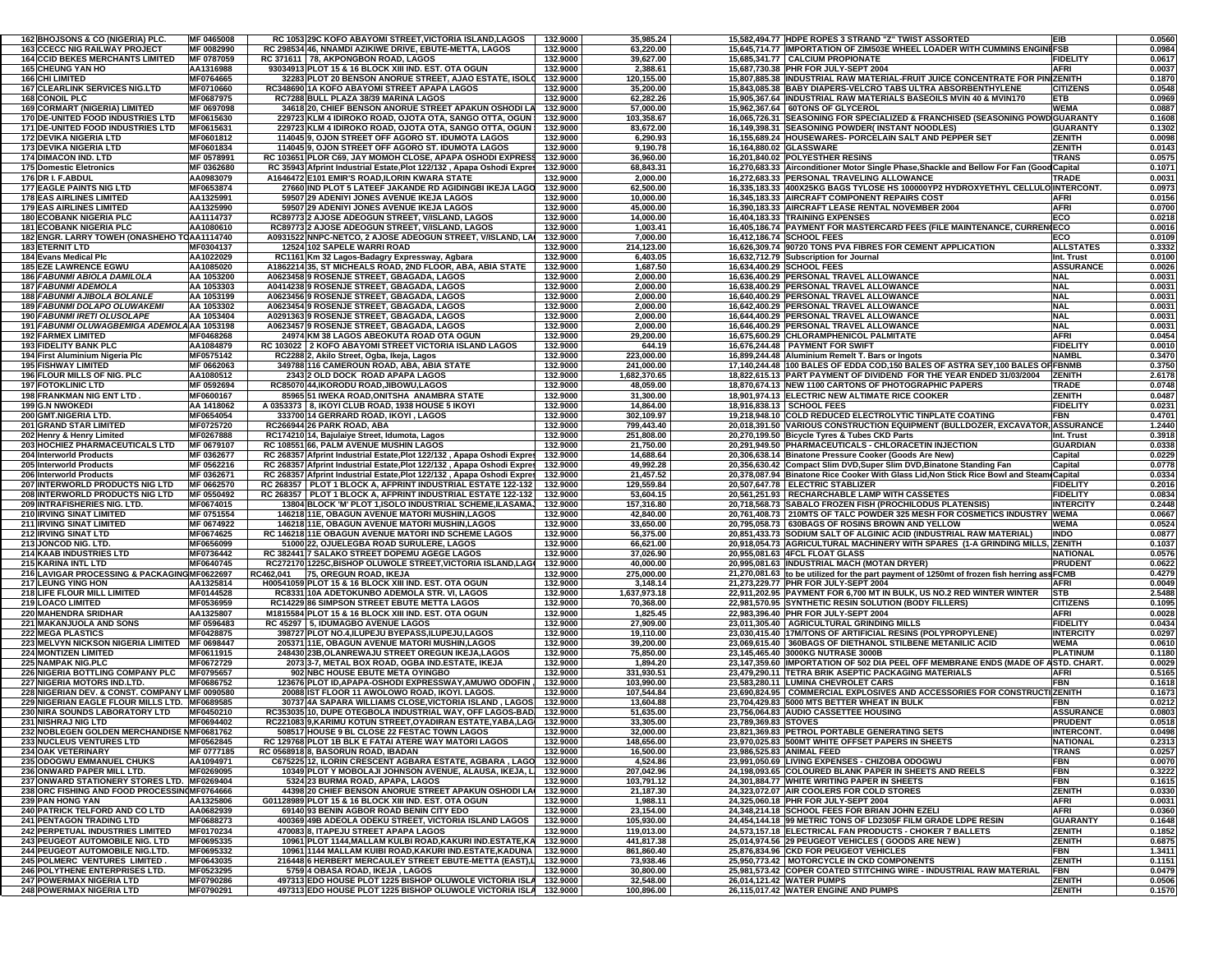| <b>249 PRESTIGE COSMETICS LTD</b>                                                      | <b>MF0737922</b> | 168123 4 COSCHARIS STREET, KIRIKIRI LAGOS                                                         | 132.9000             | 15,800.00                 | 26,130,817.42 INDUSTRIAL RAW MATERIALS: EMPTY GLASS BOTTLES, ASSORTE GUARANTY                                |                             | 0.0246           |
|----------------------------------------------------------------------------------------|------------------|---------------------------------------------------------------------------------------------------|----------------------|---------------------------|--------------------------------------------------------------------------------------------------------------|-----------------------------|------------------|
| <b>250 PRIMAL NIG.LTD</b>                                                              | MF0764737        | 204223 54 M/M INT'L AIRPORT RD OSHODI LAGOS                                                       | 132.9000             | 18,918.53                 | 26,149,735.95 ALASKA TYPE OF BEVERAGE PLASTIC CLOSURE                                                        | <b>ZENITH</b>               | 0.0294           |
| 251 PRUDENT BANK                                                                       | AA1005679        | RC142191 708/709 ADEOLA HOPEWELL STREET, V/I, LAGOS                                               | 132.9000             | 6,131.72                  | 26,155,867.67 MEDICAL SCHEME SUBSCRIPTION                                                                    | <b>PRUDENT</b>              | 0.0095           |
| 252 PZ INDUSTRIES LIMITED .                                                            | AA 0952777       | 693 45/47, TOWN PLANNING WAY, ILUPEJU IND.ESTATE, LAGO.                                           | 132.9000             | 2,618,359.98              | 28,774,227.65 PART PAYMENT OF DIVIDEND REMITTANCE OF YEAR 2004                                               | <b>ZENITH</b>               | 4.0743           |
| <b>253 QUAMOT IND. LTD</b>                                                             | MF0639276        | 319608 16 IFELODUN STR., ALUMINIUM VILLAGE, DOPEMU, LAGO                                          | 132.9000             | 23,256.96                 | 28.797.484.61 2*2 BOX CONTAINERS WITH 10 CASES PER CBTRS BROCE REFLEC ZENITH                                 |                             | 0.0362           |
| 254 QUEENSWAY ALUMINIUM COMPANY LIMF0118102                                            |                  | 40567 PLOT 9C INDUSTRIAL ESATE. KADUNA STATE                                                      | 132.9000             | 119,650.00                | 28,917,134.61 ONE SINGLE LAYER ROOFING MACHINE STRIP WIDTH 1,200MM                                           | <b>GUARANTY</b>             | 0.1862           |
| 255 RAYBROS ENT. NIG. LTD                                                              | MF0662885        | 93409 363/366 ALABA INTERNATIONAL MARKET OJO ALABA LA                                             | 132.9000             | 62,065.97                 |                                                                                                              | UTB                         | 0.0966           |
|                                                                                        |                  |                                                                                                   |                      |                           | 28,979,200.58 380 UNITS OF NEW RECO YAMAHA WATER PUMP                                                        |                             |                  |
| <b>256 REDINGTON NIGERIA LIMITED</b>                                                   | MF0730241        | 463,227 122-132, OSHODI-APAPA EXPRESSWAY, LAGOS                                                   | 132.9000             | 143,152.00                | 29,122,352.58 IMPORTATION OF COMPUTER PARTS AND ACCESSORIES                                                  | STD. CHART.                 | 0.2228           |
| 257 S. G. JONES NIG. LIMITED                                                           | MF0171618        | RC106479 60 AIRPORT ROAD, WARRI                                                                   | 132.9000             | 6,152.60                  | 29,128,505.18 COMPUTER HARDWARE & SOFTWARE                                                                   | ETB.                        | 0.0096           |
| 258 SAMRIRA INTERNATIONAL LIMITED                                                      | MF0631851        | RC119806 21 IDOLUWO STREET 3RD FLOOR LAGOS                                                        | 132.9000             | 10,521.14                 | 29,139,026.32 AUTOMOBILE SPAREPARTS                                                                          | <b>CITIZENS</b>             | 0.0164           |
| 259 SANAZ INVESTMET LIMITED                                                            | MF 0596880       | RC 348107 11 DAN AGUNDI G.R.A SHARADA PHASE 1 KANO                                                | 132.9000             | 6,525.00                  | 29,145,551.32   INDUSTRIAL DRILLING RIGS SPARES                                                              | <b>FIDELITY</b>             | 0.0102           |
| <b>260 SCOA INDUSTRIES</b>                                                             | MF0167840        | RC 6293 67 MARINA LAGOS                                                                           | 132.9000             | 208,472.88                | 29,354,024.20 NISSAN VEHICLES                                                                                | <b>NATIONAL</b>             | 0.3244           |
|                                                                                        | AA1325808        |                                                                                                   | 132.9000             | 3,124.03                  | 29,357,148.23 PHR FOR JULY-SEPT 2004                                                                         | <b>AFRI</b>                 | 0.0049           |
| 261 SERAM W.A.N.T                                                                      |                  | M1739611 PLOT 15 & 16 BLOCK XIII IND. EST. OTA OGUN                                               |                      |                           |                                                                                                              |                             |                  |
| 262 SEVEN-UP BOTTLING COMPANY PLC MF0676560                                            |                  | 1928 247, MOSHOOD ABIOLA WAY, IJORA                                                               | 132.9000             | 535,720.00                | 29,892,868.23 IMPORTATION OF 400MT TIN FREE STEEL IN SHEETS (INDUSTRIAL                                      | ISTD. CHART.                | 0.8336           |
| 263 SEVEN-UP BOTTLING COMPANY PLC . MF 0676514                                         |                  | 1928 247, MOSHOOD ABIOLA ROAD, IJORA, LAGOS.                                                      | 132.9000             | 249,120.00                | 30,141,988.23 SOFT DRINKS BOTTLING SPARES -TIN FREE STEEL IN SHEETS                                          | <b>ZENITH</b>               | 0.3876           |
| 264 SEVEN-UP BOTTLING COMPANY PLC . MF 0676515                                         |                  | 1928 247, MOSHOOD ABIOLA ROAD, IJORA, LAGOS.                                                      | 132.9000             | 2.083.559.44              | 32,225,547.67 CONCENTRATES FOR PEPSI AND MIRINDA                                                             | <b>ZENITH</b>               | 3.2421           |
| <b>265 SIVAPALAN K</b>                                                                 | AA1325810        | M1952277 PLOT 15 & 16 BLOCK XIII IND. EST. OTA OGUN                                               | 132.9000             | 3,148.14                  | 32,228,695.81 PHR FOR JULY-SEPT 2004                                                                         | <b>AFRI</b>                 | 0.0049           |
| 266 SOCIETE DE COMPOUNDAGE (NIGERI/MF0604573                                           |                  | 360677 16/18, YOUNG SHALL GROW ROAD, SATELLITE TOWN, LA                                           | 132.9000             | 56,500.00                 | 32,285,195.81 POLYVINYL CHLORIDE RESIN GRADE SE-950(INDUSTRIAL RAW MA UBA                                    |                             | 0.0879           |
| <b>267 SOKOA CHAIRCENTRE LTD</b>                                                       | MF0689801        | 512241 HOUSE OF HIS GLORY, BLOCK 94, PLOT 94, PLOT 18 LEKH                                        | 132.9000             | 53,209.18                 | 32.338.404.99 FURNITURE ASSEMBLY MACHINES/COMPONENTS                                                         | <b>GUARANTY</b>             | 0.0828           |
| <b>268 SOUTHLAKE RESOURCES LTD</b>                                                     |                  |                                                                                                   |                      |                           |                                                                                                              |                             |                  |
|                                                                                        | AA1046964        | A1454458 SIUTE BC 31-33 MARYLAND SHIPPING COMPLEX, 350-360                                        | 132.9000             | 2,000.00                  | 32,340,404.99 SCHOOL FEES                                                                                    | <b>INTERCONT.</b>           | 0.003            |
| <b>269 SUNFLAG NIGERIA LTD.</b>                                                        | MF0711117        | 2651 PLOT 37/39, IGANMU IND. AREA IGANMU, SURULERE, LAG                                           | 132.9000             | 8,544.64                  | 32,348,949.63 IINDUSTRIAL MACHINERY-PORTABLE FIRE FIGHTING CENTRIFUGUAZENITH                                 |                             | 0.0133           |
| <b>270 SUNRISE PRODUCTS LTD</b>                                                        | MF 0546382       | 123039 88 NNAMDI AZIKIWE ST. LAGOS                                                                | 132.9000             | 178,240.00                | 32,527,189.63 RAW MAT. ATRTIFICIAL RESIN HDPE GRADE                                                          | <b>REGENT</b>               | 0.2773           |
| 271 SUSHIRA LIMITED                                                                    | MF0633731        | RC600206 34 IDUMAGBO AVENUE LAGOS                                                                 | 132.9000             | 12,384.38                 | 32,539,574.01 PAD LOCKS                                                                                      | <b>CITIZENS</b>             | 0.0193           |
| 272 SUSHIRA LIMITED                                                                    | MF0633733        | RC600206 34 IDUMAGBO AVENUE LAGOS                                                                 | 132.9000             | 19,944.94                 | 32,559,518.95 CANDLES                                                                                        | <b>CITIZENS</b>             | 0.031            |
| <b>273 TECHNOLOGY DISTRIBUTIONS LTD</b>                                                | MF0475867        | RC351814 13A, IDOWU MARTINS STREET, VICTORIA ISLAND, LAGOS                                        | 132.9000             | 809,714.58                | 33,369,233.53 COMPONENTS FOR COMPUTER DESKTOPS, PRINTERS                                                     | <b>ASSURANCE</b>            | 1.2600           |
| <b>274 THEOFINE INVESTMENTS LTD</b>                                                    | MF 0245383       | RC 425694 10, BALOGUN WEST STREET, BALOGUN LAGOS ISLAND                                           | 132.9000             | 55,000.00                 | 33,424,233.53 MOTOR CYCLES BRAND NEW                                                                         | <b>GUARDIAN</b>             | 0.0856           |
|                                                                                        |                  |                                                                                                   |                      |                           |                                                                                                              |                             |                  |
| 275 TOMEZ NIG. LTD.                                                                    | MF 0474146       | RC 126236 PLOT 20, ALAKOSO AVENUE, AMUWO ODOFIN LAGOS                                             | 132.9000             | 57,019.00                 | 33,481,252.53 IMPORTATION OF BICYCLE PART IN CKD FORM                                                        | <b>FIRST ATLAN</b>          | 0.0887           |
| 276 TOMEZ NIG. LTD.                                                                    | MF 0565136       | RC 126236 PLOT 20, ALAKOSO AVENUE, AMUWO ODOFIN LAGOS                                             | 132.9000             | 90,173.00                 | 33,571,425.53 IMPORTATION OF BICYCLES                                                                        | <b>FIRST ATLAN.</b>         | 0.1403           |
| 277 UBINI INDUSTRIALNIGERIA LIMITED                                                    | MF0125122        | RC72865 KM 1, REFINERY ROAD, EFFURUN/WARRI, DELTA STATE                                           | 132.9000             | 274,653.80                | 33,846,079.33 HOT ROLLED STEEL SHEETS                                                                        | ECO                         | 0.4274           |
| <b>278 ULYSSES NIGERIA LIMITED</b>                                                     | MF0604609        | 100725 227, APAPA ROAD, IGANMU INDUSTRIAL ESTATE,LAGOS.                                           | 132.9000             | 32,760.00                 | 33,878,839.33 REFINED NAPHTHALENE                                                                            | <b>UBA</b>                  | 0.0510           |
| 279 ULYSSES NIGERIA LIMITED                                                            | MF 0603699       | RC100725 227, APAPA ROAD IGANMU INDUSTRIAL ESTATE LAGOS                                           | 132.9000             | 53,078.21                 | EIB<br>33,931,917.54 LABELLING MACHINE AND DUST \$ CHIP EXTRACTOR                                            |                             | 0.0826           |
|                                                                                        | MF 0146222       |                                                                                                   |                      |                           |                                                                                                              |                             |                  |
| <b>280 VEEKAY INVESTMENT LTD</b>                                                       |                  | RC 51171 26 OBUN-EKO STREET, LAGOS                                                                | 132.9000             | 82,447.86                 | 34,014,365.40 IMPORTATION OF MATHEMATICAL INSTRUMENT SETS, MATHEMATINAL                                      |                             | 0.1283           |
| 281 VELUPILLAI SINAM                                                                   | AA1325812        | M2164923 PLOT 15 & 16 BLOCK XIII IND. EST. OTA OGUN                                               | 132.9000             | 1,832.62                  | 34,016,198.02 PHR FOR JULY-SEPT 2004                                                                         | <b>AFRI</b>                 | 0.0029           |
| <b>282 WAIDYARATNE CHARLES</b>                                                         | AA1325815        | M2297758 PLOT 15 & 16 BLOCK XIII IND. EST. OTA OGUN                                               | 132.9000             | 2,143.77                  | 34,018,341.79 PHR FOR JULY-SEPT 2004                                                                         | <b>AFRI</b>                 | 0.0033           |
| 283 WAMCO NIG PLC                                                                      | AA0975374        | 11330 PLOT 7B ACME RD, IND ESTATE IKEJA                                                           | 132.9000             | 465,916.00                | 34,484,257.79 ROYALTY PAYMENT B FOR THE YR 2003                                                              | <b>INTERCONT.</b>           | 0.7250           |
| 284 WANDEL INTERNTIONAL (NIG.) LTD                                                     | AA1380510        | RC113254 77/79 ERIC MOORE ROAD, SURULERE, LAGOS                                                   | 132.9000             | 2,768.00                  | 34,487,025.79 PROFESSIONAL FEES                                                                              | <b>ASSURANCE</b>            | 0.0043           |
| 285 WESTCOAST PAPER COMPANY LIMITIMF0492236                                            |                  | RC502555 C22, ADENIRAN OGUNSANYA SHOPPING COMPLEX, SULE                                           | 132.9000             | 27,885.00                 | 34,514,910.79 PRINTING PAPER - UNCOATED                                                                      | <b>ASSURANCE</b>            | 0.0434           |
|                                                                                        |                  | 381376 71A MARINE ROAD APAPA LAGOS                                                                |                      |                           |                                                                                                              |                             |                  |
| 286 WHITEHALL MULTINATIONAL LTD                                                        | MF0639756        |                                                                                                   | 132.9000             | 20,858.50                 | 34,535,769.29 ELECTRONICS- ELECTRICAL SWITCHES AND SOCKETS                                                   | <b>ZENITH</b>               | 0.0325           |
| <b>287 YUANG YI MING</b>                                                               | AA1325811        | 150929411 PLOT 15 & 16 BLOCK XIII IND. EST. OTA OGUN                                              | 132.9000             | 1,985.33                  | 34,537,754.62 PHR FOR JULY-SEPT 2004                                                                         | <b>AFRI</b>                 | 0.003'           |
| 288 ZENON PETROLEUM & GAS LTD                                                          | MF 0605558       | 352372 7 TIAMIYU SAVAGE STREET V/ ISLAND LAGOS                                                    | 132.9000             | 11,055,000.00             | 45,592,754.62 30,000 MT(+/-10PCT) OF AUTOMOTIVE GASOIL AGO                                                   | <b>ZENITH</b>               | 17.2021          |
| <b>289 ZHANG TONGNIAN</b>                                                              | AA1325813        | 150929293 PLOT 15 & 16 BLOCK XIII IND. EST. OTA OGUN                                              | 132.9000             | 1,922.98                  | 45,594,677.60 PHR FOR JULY-SEPT 2004                                                                         | <b>AFRI</b>                 | 0.0030           |
| <b>290 ADAMORE NIG.LIMITED</b>                                                         | MF0610269        | RC160280 10A JOEL OGUNAIKE STREET IKEJA LAGOS                                                     | 132.8900             | 52,846.00                 | 45,647,523.60 AGRO VETERINARY AND LIVESTOCK PRODUCTS                                                         | <b>CITIZENS</b>             | 0.0822           |
| 291 AFRICAN STEEL MILLS NIG LTD                                                        | MF0758839        | 395473 PLOT 337 IKORODU IND. AREA IKORODU LAGOS                                                   | 132.8900             | 187,723.06                | 45,835,246.66 HOT ROLLED SHEETS                                                                              | <b>AFRI</b>                 | 0.2921           |
| 292 ANIMAL CARE SERVICES KONSULT NI MF0612454                                          |                  | 37460 8 ADAMO KABIAWU STREET AGEGE LAGOS                                                          | 132.8900             | 56,472.65                 | 45.891.719.31 POULTRY VACCINE                                                                                | <b>NBM</b>                  | 0.0879           |
|                                                                                        |                  |                                                                                                   |                      |                           |                                                                                                              |                             |                  |
| <b>293 BONNY ALLIED INDUSTRIES LTD</b>                                                 | MF0653069        | 311157 FEDERAL OCEAN TREMINAL ONNE CROSS RIVER                                                    | 132.8900             | 2,343,665.00              | 48,235,384.31 ABOUT 400MT GREY ORIDINARY PORTLAND CEMENT TYPE 1 STAN INTERCONT.                              |                             | 3.6466           |
| <b>294 CHELLARAMS PLC</b>                                                              | MF0655007        | 639 2 GORIOLA STREET V/I LAGOS                                                                    | 132.8900             | 107,776.00                | 48.343.160.31 METHYLENE CHLORIDE AMYLENE 50 PPM.UHT FULLCREAM MILK PUBN                                      |                             | 0.1677           |
| 295 CHINA UNITY MANUFACTURING CO.LTMF0748465                                           |                  | RC98374 136/138 NNAMDI AZIKIWE STREET LAGOS                                                       | 132.8900             | 101,609.00                | 48,444,769.31 BUTTERFLY SEWING MACHINE WITH 3-DRAWER COVER                                                   | <b>CITIZENS</b>             | 0.1581           |
| 296 DIAMOND BICYCLE INDUSTRIES LIMIT MF 0662402                                        |                  | 48455 GEMINI BLOCK, ELEGANZA PLAZA, 1 COMMERCIAL ROAI                                             | 132.8900             | 21,500.00                 | 48,466,269.31 BICYCLE COMPONENTS IN CKD CONDITION                                                            | <b>FBNMB</b>                | 0.0335           |
| 297 DOMESTIC ELECTRONICS AND ELECT MF 0730533                                          |                  | 35943 PLOT 1BLK A AFRIPRINT IND EST OSHODI/APAPA EXP LA                                           | 132.8900             | 22,055.71                 | 48,488,325.02 PAYMENT FOR AIR CONDITIONER PARTS (MOTOR ENGINE, EXTENTISTD. CHART.                            |                             | 0.0343           |
| <b>298 DUNLOP NIGERIA PLC</b>                                                          | MF0662314        | 2736 OBA AKRAN AVENUE IKEJA                                                                       | 132.8900             | 45,911.00                 | 48,534,236.02 1X40" CONTAINERS DUNLOP BRAND TYRES                                                            | <b>AFRI</b>                 | 0.0714           |
|                                                                                        |                  |                                                                                                   |                      |                           |                                                                                                              |                             |                  |
| <b>299 E.C ECHE INVESTMENT LTD</b>                                                     | MF0738331        | 175240 ZONE 8 NO 5 MAIN MARKET NKWO NNEWI ANAMBRA STA                                             | 132.8900             | 70,000.00                 | 48,604,236.02 USED MOTORCYCLES                                                                               | <b>BROAD</b>                | 0.1089           |
| <b>300 EMEL ENTERPRISES LIMITED</b>                                                    | MF 0748476       | 28701 136/138, NNAMDI AZIKIWE STREET, LAGOS                                                       | 132.8900             | 7,851.00                  | 48,612,087.02 GLASS TUMBLER                                                                                  | <b>MBC</b>                  | 0.0122           |
| 301 FEDERATED STEEL MILLS LTD                                                          | MF0526237        | 20344 BLOCK X1 PLOT 3-10 OTTA IND EST. OTTA                                                       | 132.8900             | 154,392.00                | 48,766,479.02 575 SETS OF METALLURGICAL REFRACTORY BRICKS FOR STEEL IIUBN                                    |                             | 0.2402           |
| <b>302 GAR-BELL VENTURES LTD</b>                                                       | MF0571645        | 398400 ZONE 4 NO 34 MAIN MARKET NNEWI ANAMBRA                                                     | 132.8900             | 100,000.00                | 48,866,479.02 FAIRLY USED MOTORCYCLE                                                                         | <b>INTERCONT.</b>           | 0.1556           |
| 303 IDDO PLASTICS LTD                                                                  | <b>MFU/2/636</b> | -3454                                                                                             | 132.8900             | 89,675.00                 | 48,956,154.02 85MIS POLYVINYLCHLORIDE RESIN                                                                  | <b>UBN</b>                  | U.1393           |
| 304 INTERNATIONAL TEXT IND NIG LTD                                                     | M0311878         | 6575 PLOT 10 BLK E ISOLO IND EST ISOLO                                                            | 132.8900             | 77,280.08                 | 49,033,434.10 1650KG OLEOPHOBOL S, SULZER MACHINE                                                            | <b>UBN</b>                  | 0.1202           |
| <b>305 INTERWORLD PRODUCTS NIG LTD</b>                                                 | MF 0730542       | 268357 PLOT 1BLK A AFRIPRINT IND EST OSHODI/APAPA EXP LA                                          | 132.8900             | 18,836.16                 | 49,052,270.26 PAYMENT FOR 1000 UNITS OF BNIATONE RECHARGABLE LANTERNSTD. CHART.                              |                             | 0.0293           |
|                                                                                        |                  |                                                                                                   |                      |                           |                                                                                                              |                             |                  |
| <b>306 INTERWORLD PRODUCTS NIG LTD</b>                                                 | MF 0730526       | 268357 PLOT 1BLK A AFRIPRINT IND EST OSHODI/APAPA EXP LA                                          | 132.8900             | 20,604.16                 | 49,072,874.42 PAYMENT FOR 1180 UNITS OF BINATONE MINI OVEN GRILL AND 20(STD. CHART.                          |                             | 0.032            |
| 307 ISAAC COLE INDUSTRIAL CO LIMITED MF 0296475                                        |                  | 166579 15/17 OGAOLASINRIN STREET, IPAJA, LAGOS                                                    | 132.8900             | 27,200.00                 | 49,100,074.42 20,000KGS OF POLYETHYLENE TEREPHALATE POLYMER                                                  | <b>WEMA</b>                 | 0.0423           |
| <b>308 KHUSHBU WATER LIMITED</b>                                                       | MF 0647397       | 347845 KM 38, ABEOKUTA MOTOR ROAD OTA                                                             | 132.8900             | 231,000.00                | 49,331,074.42   154MTS OF PET RESIN INDOPET (PLASTIC RAW MATERIAL)                                           | <b>WEMA</b>                 | 0.3594           |
| 309 MARLUM NIGERIA LIMITED                                                             | MF0541462        | 250662 12, CREEK ROAD APAPA LAGOS                                                                 | 132.8900             | 3,140.28                  | 49,334,214.70 SINGLE DRUM VIBRATORY ROLLER                                                                   | <b>NBM</b>                  | 0.0049           |
| <b>310 MEMFYS AND COMPANY</b>                                                          | MF0023576        | 916708 15 IMOKE STREET, G.R.A ENUGU STATE                                                         | 132.8900             | 39,726.00                 | 49.373.940.70 PHILLIPS TOMOSCAN T MACHINE & PHILIPS WET LASER                                                | <b>GUARANTY</b>             | 0.0618           |
| <b>311 MERCHANT INVESTORS LIMITED</b>                                                  | MF0601127        | 14498 63, ENU - OWA STREET, IDUMAGBO LAGOS                                                        | 132.8900             | 13,891.78                 | 49,387,832.48 ROOT POWDER-RAW MATERIAL                                                                       | <b>ZENITH</b>               | 0.0216           |
| <b>312 MERCHANT INVESTORS LIMITED</b>                                                  | MF0749128        | 14498 63, ENU - OWA STREET, IDUMAGBO LAGOS                                                        | 132.8900             | 43,927.36                 | 49,431,759.84 RAW MATERIAL -COCONUT SHELL POWDER                                                             | <b>ZENITH</b>               | 0.0683           |
|                                                                                        | MF0798343        |                                                                                                   |                      |                           |                                                                                                              |                             |                  |
| 313 NAKS INTERNATIONAL CO. LTD                                                         |                  | RC225317 155 EHI ROAD, ABA                                                                        | 132.8900             | 351,000.00                | 49,782,759.84 3900 BAGS OF ICELANDIC FISH HEADS/WASTE                                                        | ECO                         | 0.5461           |
| <b>314 NUCLEUS VENTURES LIMITED</b>                                                    | MF0736711        | 129768 PLOT 1B, BLOCK E, FATAI ATERE WAY, MATORI LAGOS                                            | 132.8900             | 200,604.22                | 49,983,364.06 500MT WHITELINED PRINTING IN SHEETS                                                            | <b>GUARANTY</b>             | 0.3121           |
| <b>315 NUCLEUS VENTURES LIMITED</b>                                                    | MF0736702        | 129768 PLOT 1B, BLOCK E, FATAI ATERE WAY, MATORI LAGOS                                            | 132.8900             | 34.400.00                 | 50,017,764.06 500MT WHITE PRINTING BOARD IN SHEETS                                                           | <b>GUARANTY</b>             | 0.0535           |
| <b>316 NUCLEUS VENTURES LIMITED</b>                                                    | MF0736704        | 129768 PLOT 1B, BLOCK E, FATAI ATERE WAY, MATORI LAGOS                                            | 132.8900             | 50,863.01                 | 50,068,627.07 500MT WHITE LINED CHIPBOARD IN SHEETS                                                          | <b>GUARANTY</b>             | 0.0791           |
| <b>317 NUCLEUS VENTURES LTD</b>                                                        | MF0652627        | RC 129768 PLOT 1B BLK E FATAI ATERE WAY MATORI LAGOS                                              | 132.8900             | 57,257.28                 | 50,125,884.35 600MT OF PRINTING PAPER                                                                        | <b>NATIONAL</b>             | 0.0891           |
| <b>318 NUTRIFOODS LIMITED</b>                                                          | MF 0651696       | 213712 PLOT 999C DANMOLE STREET, VICTORIA ISLAND, LAGOS                                           | 132.8900             | 223,200.00                | 50,349,084.35 POLYETHYLENE RESINS                                                                            | <b>MBC</b>                  | 0.3473           |
| 319 P Z INDUSTRIES PLC                                                                 | MF 0794558       | RC 693 45/47 TOW3N PLANNING WAY ILLIPE ILL LAGOS                                                  | 1328900              | 18 927 23                 | 50 368 011 58 INDUSTRIAL RAW MATERIALS FOR MANUFACTURE OF COSMETICSTRANS                                     |                             | 0.0294           |
|                                                                                        |                  |                                                                                                   |                      |                           |                                                                                                              |                             | 0.0471           |
| <b>320 QPLAS LIMITED</b>                                                               | MF0729972        | RC 328129 A-2 FALOMO SHOPPING CENTRE IKOYI LAGOS                                                  | 132.8900             | 30,260.00                 | 50,398,271.58 SAVOGEL PS 601-PETROLEUM JELLY (FOR COSMETICS)                                                 | <b>INDO</b>                 |                  |
| 321 R.S INDUSTRIAL COMPANY LIMITED                                                     | MF 0596692       | RC 31081 REG OFFICE 2ND FLOOR 15, BIADUO STREET, OFF KEFFI                                        | 132.8900             | 50,000.00                 | 50,448,271.58 SUMEC PETROL GENERATORS                                                                        | <b>FIDELITY</b>             | 0.0778           |
| 322 S.A. RILWAN RILWAN CO LTD                                                          | MF 0546893       | 75206 69 SHOLANKE ST. AKOKA LAGOS                                                                 | 132.8900             | 18,025.00                 | 50,466,296.58 CAPILLUS HIV 1+2 RAPID LATEX ASSAY                                                             | <b>REGENT</b>               | 0.0280           |
| <b>323 SAMHAYS LTD .</b>                                                               | MF0655513        | 116406 9 ST. FINBARR'S COLLEGE RD., AKOKA YABA LAGOS                                              | 132.8900             | 40,352.00                 | 50.506.648.58 LACQUER THINNER AND SOLVENT                                                                    | <b>ZENITH</b>               | 0.0628           |
| <b>324 TOWER ALUM.NIG PLC</b>                                                          | MF0742558        | 2002 9 OBA AKRAN AVENUE IKEJA LAGOS                                                               | 132.8900             | 169,701.40                | 50,676,349.98 ALUM.BILLET CUTTING ,ABRASSIVE WHEELS,ANODISING CHEMICAUBN                                     |                             | 0.2640           |
|                                                                                        | MF0468045        | 966 168 MISSION ROAD KANO                                                                         | 132.8900             | 24,461.00                 | 50,700,810.98 PARAFFIN WAX 6403(INDUSTRIAL CHEMICALS)                                                        | <b>AFRI</b>                 | 0.0381           |
|                                                                                        |                  |                                                                                                   | 132.8800             | 500,000.00                | 51,200,810.98 PRINCIPAL REPAYMENT OF AFREXIM LOAN                                                            | <b>ZENITH</b>               | 0.7779           |
| <b>325 W.J BUSH &amp; CO NIG LTD</b>                                                   |                  |                                                                                                   |                      |                           |                                                                                                              |                             | 0.0031           |
| 326 21ST CENTURY TECHNOLOGIES LIMIT AA1029873                                          |                  | 312687 PLOT 249A MURI OKUNOLA STREET VICTORIA ISLAND LA                                           |                      |                           |                                                                                                              |                             |                  |
| <b>327 ABIODUN F SOYOMBO</b>                                                           | AA1413430        | A1462661 10, SALAKO STREET, MUSHIN, LAGOS                                                         | 132.8800             | 2,000.00                  | 51,202,810.98 PTA                                                                                            | <b>CHARTERED</b>            |                  |
| <b>328 AFROCOMMERCE W A LTD</b>                                                        | MF0732166        | RC3991 16 COMMERCIAL ROAD, APAPA, LAGOS                                                           | 132.8800             | 20,000.00                 | 51,222,810.98 FORKLIFT TRUCK                                                                                 | <b>CHARTERED</b>            | 0.0311           |
| <b>329 AGRO ALLIED DEV.ENT LTD</b>                                                     | MF0607345        | 94859 12B AKIN OLUGBADE STREET V/I LAGOS                                                          | 132.8800             | 400,000.00                | 51,622,810.98 110M/TONS FROZEN FISH PACKED IN EXPORT                                                         | <b>UBN</b>                  | 0.6223           |
| 330 APRICOT PLASTICS INDUSTRIES LTD MF0689104                                          |                  | 153401 4 HENRY CARR STREET, IKEJA LAGOS                                                           | 132.8800             | 160,008.00                | 51,782,818.98 HDPE (ARTIFICIAL RESINS)                                                                       | <b>GUARANTY</b>             | 0.2489           |
| <b>331 ASHMON TYRES NIG. LTD</b>                                                       | MF 0511079       | 495954 9 OGUNYINKA STREET. MAFOLUKU-OSHODI, LAGOS                                                 | 132.8800             | 84,000.00                 | 51,866,818.98 TYRES                                                                                          | <b>ZENITH</b>               | 0.1307           |
|                                                                                        |                  |                                                                                                   |                      |                           |                                                                                                              |                             |                  |
| <b>332 AYMAN ENTERPRISES LIMITED</b>                                                   | MF0710920        | RC92154 12/18 AKINYEMI CRESCENT OFF FATAI ATERE WAY MATO                                          | 132.8800             | 124,976.00                | 51,991,794.98 RAW MATERIAL OF SYNTHETIC MONO FILAMENT                                                        | <b>CITIZENS</b>             | 0.1944           |
| <b>333 BOGVOG NIGERIA LTD</b>                                                          | MF0686519        | 493551 47/57 MARTINS STREET LAGOS                                                                 | 132.8800             | 350,000.00                | 52,341,794.98 FAIRLY USED MOTORCYCLE                                                                         | <b>INTERCONT.</b>           | 0.5445           |
| 334 BONANZA INDUSTRIAL CO. NIG LTD MF0800819<br><b>335 BONNY ALLIED INDUSTRIES LTD</b> | MF0503485        | 43013 21, OGUTA ROAD, ONITSHA ANAMBRA STATE<br>RC311157 FEDERAL OCEAN TERMINAL, ONNE, RIVER STATE | 132.8800<br>132.8800 | 20,307.00<br>2,807,653.00 | 52.362.101.98 RAW MATERIAL- PRINTING PLATE<br>55,169,754.98 PAYT FOR 38,461 MT GREY ORDINARY PORTLAND CEMENT | <b>ZENITH</b><br><b>STB</b> | 0.0316<br>4.3682 |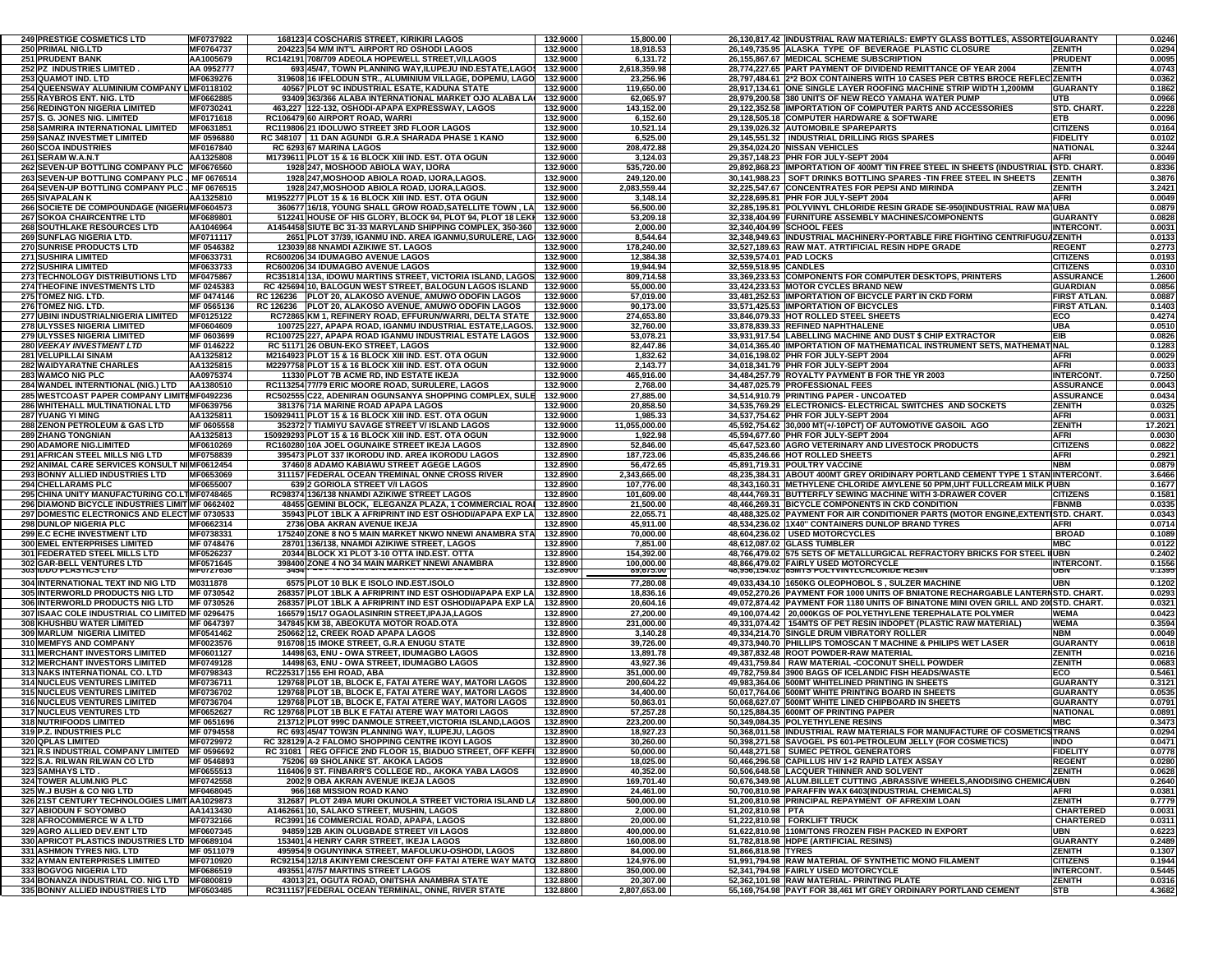| 336 CELPLAS INDUSTRIES NIGERIA LIMITEMF0534893                  |                   | RC146397 27A FATAI ATERE WAY MATORI IND ESTATE LAGOS                                | 132,8800             | 40,000.00              | 55,209,754.98 MOULDS, ELECTRICALS FOR MACHINERY& SPARE PARTS                    | <b>CITIZENS</b>            | 0.0622           |
|-----------------------------------------------------------------|-------------------|-------------------------------------------------------------------------------------|----------------------|------------------------|---------------------------------------------------------------------------------|----------------------------|------------------|
| 337 CEMENT COMPANY OF NORTHERN NI(MF0435512                     |                   | 3111 KALAMBAINA ROAD, SOKOTO, NIGERIA                                               | 132.8800             | 29,585.13              | 55,239,340.11 29,465 KGS OF KRONEX BRICKS, SIZE 622, WITH HS CODE 6900.02 IBTC  |                            | 0.0460           |
| <b>338 CLOVIC NIG. LTD</b>                                      | MF 0611348        | RC 86341 196 (PLOT9) BLOCK C, OSHODI-APAPA EXPRESSWAY ILA                           | 132.8800             | 21,120.00              | 55.260.460.11 UFACID K SULPHONIC ACID - 19200 KGS                               | <b>GUARDIAN</b>            | 0.0329           |
|                                                                 |                   |                                                                                     |                      |                        |                                                                                 |                            |                  |
| <b>339 CONVERSIONS NIG. LTD</b>                                 | MF0655491         | 35709 7TH MILE OLD ABA/OWERRI ROAD OSSISIOMA ABA ABIA                               | 132.8800             | 53,065.60              | 55,313,525.71 JUMBO ROLLS TISSUE                                                | <b>ZENITH</b>              | 0.0826           |
| <b>340 DARSEF ENT. LTD.</b>                                     | MF0591831         | 220179 PLOT H. ILUPEJU IND. ESTATES VONO JUNCTION, CHALLI                           | 132.8800             | 217,500.00             | 55,531,025.71 250 TONS COATED WHITE PRINTING PAPER IN SHEET                     | <b>GLOBAL</b>              | 0.3384           |
| 341 DARSEF ENT. LTD.                                            | MF0748439         | 220179 PLOT H. ILUPEJU IND. ESTATES VONO JUNCTION. CHALLI                           | 132.8800             | 87,339.00              | 55,618,364.71 240 TONS COATED PAPER IN SHEETS                                   | <b>GLOBAL</b>              | 0.1359           |
| <b>342 DEEKAY &amp; SONS NIG LTD</b>                            | MF0702056         | RC9641 239C KOFO ABAYOMI STREET, VICTORIA ISLAND, LAGOS                             | 132.8800             | 51,568.00              | 55,669,932.71 RICE COOKERS, MICROWAVEOVENS & HOT POTS                           | <b>DBL</b>                 | 0.0802           |
| <b>343 DEEKAY &amp; SONS NIG LTD</b>                            | MF0702931         | RC9641 239C KOFO ABAYOMI STREET, VICTORIA ISLAND, LAGOS                             | 132.8800             | 83,518.00              | 55,753,450.71 HOUSE HOLD APPLIANCES :SANDWICH MAKERS & KETTLES                  | <b>DBL</b>                 | 0.1299           |
| <b>344 DOLU SEGUN AND CO</b>                                    | AA1317397         | A0405011 7 OLATUNDE AYOOLA AVENUE OBANIKORO LAGOS                                   | 132.8800             | 500.00                 | 55,753,950.71 LIVING EXPENSES                                                   | AFRI                       | 0.0008           |
| <b>345 DRURY INDUSTRIES LTD</b>                                 | MF 0647277        | 39426 PLOT 1405 ADETOKUNBO ADEMOLA STR. V/ISLAND LAGO                               | 132.8800             | 697,460.00             | 56,451,410.71 3,244MTS OF DISODIUM CARBONATE BULK                               | <b>WEMA</b>                | 1.0851           |
|                                                                 |                   |                                                                                     |                      |                        |                                                                                 |                            |                  |
| <b>346 ELEME PETROCHEMICALS CO. LTD</b>                         | MF 0301142        | RC 121777 ELEME PETROCHEMICALS COMPLEX, PORT-HARCOURT,                              | 132.8800             | 73,932.38              | 56,525,343.09 IMPORTATION OF SCALE CONTROL LIBRATRONK L20" WITH DISPLIFSB       |                            | 0.1150           |
| <b>347 EQUIREP INT.(NIG) LTD.</b>                               | MF0626556         | 13288 PLOT 433 KUMASI CRESCENT WUSE II ABUJA FCT                                    | 132.8800             | 279,427.92             | 56.804.771.01 SUCTION MACHINE ELECTRIC DUBLE JAR.STRECHERS.WHEEL CHAPLATINUM    |                            | 0.4347           |
| <b>348 ESSAY HOLDINGS NIGERIA LIMITED</b>                       | MF0673520         | 90574 40, OPEBI ROAD, OPEBI, IKEJA, LAGOS                                           | 132.8800             | 219,280.00             | 57,024,051.01 RM - UNEXPOSED PHOTOGRAPHIC PAPERS                                | <b>MIBL</b>                | 0.3412           |
| 349 F.A ONWUACHU ENTERPRISES LIMITEMF 0662204                   |                   | 66677 21 MODEBE AVENUE, ONITSHA, ANAMBRA -STATE                                     | 132.8800             | 27,563.00              | 57,051,614.01 PILFER PROOF CAPS PRINTED WITH EP LINER                           | <b>FBNMB</b>               | 0.0429           |
| <b>350 FAHED NIGERIA LIMITED</b>                                | MF 0540942        | RC 413308 38/40 BURMA ROAD, APAPA LAGOS                                             | 132.8800             | 8,091.76               | 57,059,705.77  NEW GLASSWARES & REFRIDGERATOR JUGS WITH & PLASTIC CO GUARDIAN   |                            | 0.0126           |
| 351 FAREAST MERC COLTD                                          | MF0544087         | 1104 13 FATAI ATERE WAY .MATORI                                                     | 132.8800             | 540,554.18             | 57,600,259.95 9792 CRTNS OF FRISOLAC H, FRISICREAM RICE                         | <b>ALLSTATES</b>           | 0.8410           |
| <b>352 HAANSBRO NIG LTD</b>                                     | MF0703167         | RC427122 239C KOFO ABAYOMI STREET. VICTORIA ISLAND. LAGOS                           | 132.8800             | 168,198.00             | 57,768,457.95 HIGH DENSITY POLYETHYLENE FILM (ARTIFICIAL RESISNS)               | DBL                        | 0.2617           |
|                                                                 | MF0702052         |                                                                                     |                      |                        |                                                                                 |                            |                  |
| <b>353 HAANSBRO NIG LTD</b>                                     |                   | RC427122 239C KOFO ABAYOMI STREET, VICTORIA ISLAND, LAGOS                           | 132.8800             | 151,944.00             | 57,920,401.95 POLY PROPYLENE - ARTIFICIAL RESINS                                | DBL                        | 0.2364           |
| <b>354 INTER - SWASTIK NIG. LTD</b>                             | MF 0695264        | 375429 3RD FLOOR 39/41, DOCEMO ST IDUMOTA LAGOS                                     | 132.8800             | 29,189.83              | 57,949,591.78 AGRICULTURAL MACHINERY - CORN GRINDING MILL WITH PRIME NZENITH    |                            | 0.0454           |
| 355 J.A. AKINGBOLA                                              | AA1090824         | C465852 45A. AJOSE STREET. MENDE. M/LAND. LAGOS                                     | 132.8800             | 3,500.00               | 57,953,091.78 SCHOOL FEES                                                       | <b>GLOBAL</b>              | 0.0054           |
| 356 JULIET ANAMMAH                                              | AA1413791         | RA2139682 PLOT 1712 IDEJO STREET, VICTORIA ISLAND, LAGOS                            | 132.8800             | 2,000.00               | 57,955,091.78 PTA                                                               | <b>CHARTERED</b>           | 0.0031           |
| <b>357 KENVEE NIG LTD</b>                                       | MF0567214         | RC28020 34, IDUMAGBO AVENUE, IDUMOTA, LAGOS                                         | 132.8800             | 47,647.74              | 58,002,739.52 WEIGHING SCALES                                                   | <b>PRUDENT</b>             | 0.0741           |
| 358 KEWALRAM NIG. LTD                                           | MF-0178428        | RC1433 8A KARIMU KOTUN STREET, VICTORIA ISLAND , LAGOS ST                           | 132.8800             | 46,214.40              | 58,048,953.92 AUTOMOBILE TYRES - 1920 PIECES                                    | <b>DBL</b>                 | 0.0719           |
| 359 KEWALRAM NIG. LTD                                           | MF-0479331        | RC1433 8A KARIMU KOTUN STREET, VICTORIA ISLAND, LAGOS ST                            | 132.8800             | 337,062.26             | 58,386,016.18 NEW MITSUBISHI VEHICLES                                           | <b>DBL</b>                 | 0.5244           |
| 360 MRS OLUMUYIWA BASHIRU                                       | AA1414156         | A1589906 4, ATUNRASE STREET, ISHAGA ROAD, SURULERE, LAGOS                           | 132.8800             | 9,312.00               | 58,395,328.18 SCHOOL FEES                                                       | <b>CHARTERED</b>           | 0.0145           |
|                                                                 |                   |                                                                                     | 132.8800             |                        |                                                                                 | <b>NAMBL</b>               |                  |
| 361 NCR Nigeria Plc                                             | AA1205014         | RC751 6, Broad Street, Lagos                                                        |                      | 25,890.00              | 58,421,218.18 Payment for Microsoft & Cisco Software Examination                |                            | 0.0403           |
| <b>362 NGOBROS &amp; CO NIG. LTD</b>                            | MF0571646         | 72770 NO 11 IHIALA STREET NNEWICHI, NNEWI                                           | 132.8800             | 240,000.00             | 58,661,218.18 FAIRLY USED MOTORCYCLE                                            | INTERCONT.                 | 0.3734           |
| 363 NIGERIA MOTORS IND.LTD.                                     | MF065096          | 123676 PLOT ID, APAPA-OSHODI EXPRESSWAY, AMUWO ODOFIN,                              | 132.8800             | 1,131,328.00           | 59,792,546.18 110 CHEVROLET CARS                                                | <b>FBN</b>                 | 1.7601           |
| <b>364 NIGERIA PIPES LTD</b>                                    | MF0479444         | 14318 PLOT 30/31A SHARADA IND EST PHASE 1 SHARADA                                   | 132.8800             | 11,151.24              | 59,803,697.42 CALCIUM CARBONATE SNOWCAL                                         | UBN                        | 0.0173           |
| 365 PEEGEE NIG. LIMITED                                         | MF0639144         | 366124 23, ASSOCIATION AVENUE, ILUPEJU, LAGOS                                       | 132.8800             | 10,582.08              | 59,814,279.50 1 FCL = 3504 PCS OF SANDWICH TOASTER "MOULINETTE BRAND"           | <b>ZENITH</b>              | 0.0165           |
| 366 PENTAC INT'L LIMITED                                        | MF0582782         | RC449416 16, OLABISI STREET, ILUPEJU - LAGOS                                        | 132.8800             | 350,000.00             | 60,164,279.50 PARBOILED RICE                                                    | <b>OCEANIC</b>             | 0.5445           |
| <b>367 PROGRESS INT'L RESOURCES LTD.</b>                        | MF0790386         | 449158 33 DOHERTY STREET, LAGOS ISLAND LAGOS                                        | 132.8800             | 140,153.60             | 60,304,433.10 INFANT FORMULAR POWDER                                            | <b>ZENITH</b>              | 0.2181           |
| <b>368 PROMASIDOR NIGERIA LIMITED</b>                           | MF0795561         | 203123 23 WHARF ROAD APAPA LAGOS                                                    | 132.8800             | 18,240.00              | 60.322.673.10 DEXTROSE MONOHYDRATE                                              | <b>AFRI</b>                | 0.0284           |
|                                                                 |                   |                                                                                     |                      |                        |                                                                                 |                            |                  |
| <b>369 RITZ TECHNOLOGIES LTD</b>                                | MF0686742         | 463111 PLOT 44, BLOCK J, JIMOH ODUTOLA STREET, ERIC MOOR                            | 132.8800             | 26,951.45              | 60,349,624.55 VARIOUS TYPES OF COMPUTER ACCESSORIES                             | <b>GUARANTY</b>            | 0.0419           |
| <b>370 RIVER STATE GOVT.OF NIG</b>                              | MF0480105         | C/O ROCKSON ENGR.LTD PLOT 267 TRANS AMADI                                           | 132.8800             | 1,388,254.00           | 61,737,878.55 32/33KV SUB-STATIONS FOR NDONI, AHOADA, EMOHUA, DEGEMA,           | <b>UBN</b>                 | 2.1599           |
| <b>371 RIVER STATE GOVT.OF NIG</b>                              | MF0480103         | C/O ROCKSON ENGR.LTD PLOT 267 TRANS AMADI                                           | 132.8800             | 991,746.00             | 62,729,624.55 NEWLY MANUFACTURED GAS TURBOGENERATOR UNITS                       | <b>UBN</b>                 | 1.5430           |
| <b>372 SANDLE FARMS NIG LTD</b>                                 | MF0609816         | 133006 NO.20 SERE CLOSE ILUPEJU LAGOS                                               | 132.8800             | 35,200.00              | 62.764.824.55 BICYCLE COMPONENTS FOR ASSEMBLING BICYCLES                        | <b>GUARANTY</b>            | 0.0548           |
| 373 SELLMETALS LTD.                                             | MF 0654829        | 22251 33. OBA AKRAN AVENUE IKEJA LAGOS                                              | 132.8800             | 2,444,162.62           | 65,208,987.17 INDUSTRIAL MATERIAL-5,000 MT PRIME STEEL BILLETS IN QUALITYZENITH |                            | 3.8026           |
| <b>374 SONA BREW PLC</b>                                        | MF0724821         | 22949 KM 40 LAGOS-ABEOKUTA ROAD SANGO OTTA                                          | 132.8800             | 23,071.49              | 65,232,058.66 SPARE PARTS FOR MACHINERY                                         | UBN                        | 0.0359           |
| <b>375 SPINTEX MILLS(NIG)LTD</b>                                | MF0695798         | 6864 PLOT 37/39 IGANMU IND. EST. SURULERE LAGOS                                     | 132.8800             | 330,600.00             | 65,562,658.66 POLYETHYLENE TEREPHTHALATE 228,000KGS                             | <b>AFRI</b>                | 0.5144           |
|                                                                 |                   |                                                                                     |                      |                        |                                                                                 |                            |                  |
| 376 TAANA LIMITED                                               | MF0311843         | RC294223 34 IDUMAGBO AVENUE 2ND FLOOR LAGOS                                         | 132.8800             | 39,983.59              | 65,602,642.25 CANDLE                                                            | <b>CITIZENS</b>            | 0.0622           |
| <b>377 TILCA NIGERIA LTD</b>                                    | MF0785895         | 431552 58, MOLADE OKOYA THOMAS CRESCENT, VICTORIA ISLA                              | 132.8800             | 109,035.40             | 65,711,677.65 TELECOMMUNICATION EQUIPMENT - SURGE & LIGHTNING PROTEC ZENITH     |                            | 0.1696           |
| 378 TILCA NIGERIA LTD                                           | MF0765888         | 431552 58, MOLADE OKOYA THOMAS CRESCENT, VICTORIA ISLA                              | 132.8800             | 169,807.32             | 65,881,484.97 GSM STEEL PALISADE FENCING EQUIPMENT                              | ZENITH                     | 0.2642           |
| 379 TILCA NIGERIA LTD                                           | MF0765887         | 431552 58, MOLADE OKOYA THOMAS CRESCENT, VICTORIA ISLA                              | 132.8800             | 318,209.20             | 66,199,694.17 GSM EQUIPMENT-WIRE SHELTER, ELECTRICAL RETICULATION, RF EZENITH   |                            | 0.4951           |
| <b>380 TILCA NIGERIA LTD.</b>                                   | MF0765885         | 431552 58. MOLADE OKOYA THOMAS CRESCENT. VICTORIA ISLA                              | 132.8800             | 745,714.94             | 66,945,409.11 45M GSM TOWER, DOWN CONDUCTOR, NAVIGATION WARNING LIGIZENITH      |                            | 1.1602           |
| 381 TOWER ALUMINIUM NIG PLC                                     |                   |                                                                                     |                      |                        |                                                                                 |                            |                  |
|                                                                 |                   |                                                                                     |                      |                        | 67.739.769.40 400MT ALUMINIUM BILLETS                                           |                            |                  |
|                                                                 | MF-0703423        | RC2002 9 OBA AKRAN AVENUE. IKEJA LAGOS STATE                                        | 132.8800             | 794,360.29             |                                                                                 | DBL                        | 1.2359           |
| <b>382 VITASIA IMPEX LTD</b>                                    | MF 0594504        | RC 398037 123, OYADIRAN ESTATE SABO YABA, LAGOS                                     | 132.8800             | 8,400.00               | 67,748,169.40 PHARMACEUTICALS - SUPRACILLIN TABLET, DISKIT TABLET, RIDWGUARDIAN |                            | 0.0131           |
| 383 ZOOMOTA NIGERIA LTD                                         | MF0621739         | 38047 2B ILOJO CRESCENT, SAVOIL B/STOP IKORODU RD, LAGO                             | 132.8800             | 50,000.00              | 67,798,169.40  IMPORTATION OF POWERCEF IG INJECTION (PHARMACEUTICAL)   ACCESS   |                            | 0.0778           |
| <b>384 ASSOCIATED PHARM FOOD &amp; CHEM</b>                     | MF 0717734        | RC71181 152 AZIKIWE ROAD ABA, ABIA STATE                                            | 132.8700             | 51,282.00              | 67,849,451.40 ACETAMINOPHEN (PARACETAMOL POWDER BP)                             | DBL                        | 0.0798           |
| <b>385 BENOLY AND COMPANY LIMITED</b>                           | MF0749834         | 398096 SUITE 2 FIRST FLOOR SCORPIO BLOCK ELEGANZA PLA                               | 132.8700             | 32,300.00              | 67,881,751.40 FLAVOURED MILK DRINKS IN TETRA PACKS                              | <b>ZENITH</b>              | 0.0502           |
| <b>386 CARNCO FOODS NIGERIA LIMITED</b>                         | MF0488577         | 29060 KM 3.5 LAGOS BADAGRY EXP. WAY ALABA LAGOS                                     | 132.8700             | 464,000.00             | 68,345,751.40 INSTANT FULL CREAM MILK POWDER                                    | <b>AFRI</b>                | 0.7218           |
| <b>387 CHI LIMITED</b>                                          | MF0601447         | 32283 PLOT 20 BENSON ANORUE STREET, AJAO ESTATE, ISOLO                              | 132.8700             | 149,356.48             | 68,495,107.88 TETRA BRICK ACEPTIC-PACKAGING MATERIALS FOR JUICE PACKAZENITH     |                            | 0.2324           |
| 388 CHI Ltd                                                     | MF 0516814        | RC 32283 20, Chief Benson Anorue Street, Apakun, Oshodi, Lagos                      | 132.8700             | 184,505.34             | 68,679,613.22 Frozen Meat (Raw Material For Industry)                           | Capital                    | 0.2870           |
| 389 CHI Ltd                                                     | MF 0488696        |                                                                                     | 132.8700             | 64,217.34              |                                                                                 | Capital                    | 0.0999           |
|                                                                 |                   | RC 32283 20, Chief Benson Anorue Street, Apakun, Oshodi, Lagos                      |                      |                        | 68,743,830.56 DE-OILED Soya Bean Cake (Poultry Feed Raw Materials)              |                            |                  |
| 390 CHI Pharmaceuticals Ltd                                     | MF 0601443        | RC 300051 14, Chivita Avenue, Ajao Industrial Estate, Apakun Oshodi, La             | 132.8700             | 8,413.50               | 68,752,244.06 C*Sorbidex (Pharmaceutical Raw Material)                          | Capital                    | 0.0131           |
| 391 CHI Pharmaceuticals Ltd                                     | MF 0601445        | RC 300051 14, Chivita Avenue, Ajao Industrial Estate, Apakun Oshodi, La             | 132.8700             | 43,560.00              | 68,795,804.06 Vinko Citric Acid Anhydrous (Raw Material For Manufacture)        | Capital                    | 0.0678           |
| <b>392 EKO HOTELS LIMITED</b>                                   | AA 1115201        | 10383 PLOT 1415, ADETOKUNBO ADEMOLA STREET, V/I, LAGOS                              | 132.8700             | 1,063,431.00           | 69,859,235.06 DIVIDEND PAYMENT TO FOREIGN SHARE HOLDERS                         | MBC                        | 1.6544           |
| <b>393 ELANRO LIMITED</b>                                       | MF0481773         | 59181 322, BORNO WAY, ALAGOMEJI, YABA, LAGOS                                        | 132.8700             | 464.00                 | 69,859,699.06 SHORTFALL ON ONE ROVEMA VERTICAL FORM-FILL AND SEAL MAMIBL        |                            | 0.0007           |
| 394 FEMINA HYGIENICAL PROD NIG LTD MF0606120                    |                   | 11160 9E ISOLO IND.AREA PAPA AJAO MUSHIN LAGOS                                      | 132.8700             | 8,620.23               | 69,868,319.29 COMPOUND FOUGERE L101179-ODORIFEROUS SUBSTANCE                    | UBN                        | 0.0134           |
| <b>395 FENLAB AND CO. NIGERIA LTD</b>                           | MF0658726         | 29682 PLOT 29, YUSUF MAITAMA SULE STREET ASOKORO ABUJ                               | 132.8700             | 36,660.00              | 69,904,979.29 FREEZER PARTS                                                     | <b>PLATINUM</b>            | 0.0570           |
| 396 ITB NIGERIA LTD                                             | MF 0752594        | RC 282658   1684 SANUSI FAFUNWA STREET VI LAGOS                                     | 132.8700             | 13,596.46              | 69,918,575.75 COMPLETE DOORS AND FRAMES AND ACCESSORIES                         | <b>MAGNUM</b>              | 0.0212           |
| <b>397 LOUIS CRTER INDUSTRIES LTD</b>                           | MF0810191         | 131114 17 OGUL RD ENUGU                                                             | 132.8700             | 48,800.00              | 69,967,375.75 NEW MOTORCYCLES CG125 IN CKD CONDITION                            | <b>INTERCONT</b>           | 0.0759           |
| 398 MARINA INTERNATIONAL BANK LIMITIAA1011626                   |                   |                                                                                     | 132.8700             | 3,580.00               |                                                                                 | <b>MIBL</b>                |                  |
|                                                                 |                   | 143447 10, AMODU OJIKUTU STREET, VICTORIA ISLAND, LAGOS                             |                      |                        | 69,970,955.75 SWIFT SERVICE PAYMENTS                                            |                            | 0.0056           |
| 399 MARINA INTERNATIONAL BANK LIMITIAA1011572                   |                   | 143447 10, AMODU OJIKUTU STREET, VICTORIA ISLAND, LAGOS                             | 132.8700             | 466.55                 | 69,971,422.30 SHORTFALL ON CONSULTANCY FEES                                     | <b>MIBL</b>                | 0.0007           |
| 400 NIG BAG MANF CO LTD                                         | MF0479077         | 3584 1 ERIC MOORE ROAD IGANMU LAGOS                                                 | 132.8700             | 544,381.72             | 70,515,804.02 COMPLETE POLYPROPYLENE SACK MANUFACTURING SACKS                   | <b>UBN</b>                 | 0.8469           |
| 401 NIGERIA DISTILLERS LIMITED                                  | MF0450258         | 2641 KM 40 ABEOKUTA EXPRESSWAY, SANGO-OTTA                                          | 132.8700             | 367.53                 | 70,516,171.55 SHORTFALL ON PURCHASE MIXTURE OF ODORIFEROUS SUBSTANMIBL          |                            | 0.0006           |
| <b>402 NIGERIAN BOTTLING COMPANY</b>                            | MF0603271         | 902 NBC HOUSE, OYINGBO, EBUTE-METTA                                                 | 132.8700             | 8,059.66               | 70,524,231.21 SPRING PLATE, BY-PASS RAILS                                       | UBA                        | 0.0125           |
| 403 NIGERIAN BOTTLING COMPANY                                   | MF0603220         | 902 NBC HOUSE, OYINGBO, EBUTE-METTA                                                 | 132.8700             | 10,391.02              | 70,534,622.23 GUIDE PIECE, WATER PUMP                                           | <b>UBA</b>                 | 0.0162           |
| 404 NIGERIAN BOTTLING COMPANY PLC MF0603221                     |                   | 902 NBC HOUSE, EBUTE METTA, LAGOS                                                   | 132.8700             | 6,556.81               | 70,541,179.04 BELT PULLY - BOTTLING MACHINERY SPARES                            | <b>FBN</b>                 | 0.0102           |
| 405 NIGERIAN BOTTLING COMPANY PLC . MF0672768                   |                   | 902 NBC HOUSE, OYINGBO, EBUTE-METTA, LAGOS.                                         | 132.8700             | 766,584.00             | 71,307,763.04 INDUSTRIAL MATERIALS-STEEL STRUCTURES                             | <b>ZENITH</b>              | 1.1926           |
| 406 ORC FISHING AND FOOD                                        | <b>MF 0601430</b> | RC 44398 20 CHIEF BENSON ANORUE STREET OSHODLLAGOS                                  | 1328700              | 38 545 89              | 71 346 308 93 VARIOUS CUMMINS SPARES                                            | <b>MAGNUM</b>              | 0.0600           |
| 407 OSI AGRO & INDUSTRIAL CHEMICALS MF0793223                   |                   | RC 262082 A215 SABON GARI MARKET, KANO, KANO STATE                                  | 132.8700             | 121,480.00             | 71,467,788.93 42,000 LITRES KILLOFF ( GLYPHOSATE 360G/L) BEING RAW MATER DBL    |                            | 0.1890           |
|                                                                 |                   |                                                                                     |                      |                        |                                                                                 |                            |                  |
| <b>408 S.B CHEMICALS LIMITED</b>                                | MF 0654323        | 201406 54, MARINA, LAGOS                                                            | 132.8700             | 192,139.23             | 71,659,928.16 93.840MTS OF CHLORODIFLUOROMETHANE R-22 DANAFRENE BRAWEMA         |                            | 0.2989           |
| 409 HAFFAR INDUSTRIAL COMPANY LTD MF0480242                     |                   | 6432 359/361 AGEGE MOTOR ROAD MUSHIN LAGOS                                          | 132.8600             | 30,800.00              | 71,690,728.16 SPINNING MACHINES(USED),GAMADYNE POWDER ETC                       | AFRI                       | 0.0479           |
| <b>410 NIGERIAN BREWERIES PLC</b>                               | MF0459272         | NIGERIAN BREWERIES LIMITED. IGANMU HOUSE, 1 ABEBI<br>RC 613                         | 132.8600             | 13,049.40              | 71,703,777.56 RL10 AND RB1500H 45 (RAW MATERIAL)                                | <b>FCMB</b>                | 0.0203           |
| 411 ORFEMA PHARMACEUTICAL INDUS. L]MF0468103                    |                   | 76330 5 ATILADE ADEBOWALE STR FAGBA IJU AGEGE                                       | 132.8600             | 24,915.12              | 71.728.692.68 DUROL TONIC                                                       | <b>AFRI</b>                | 0.0388           |
| <b>412 ROYAL CERAMICS LIMITED</b>                               | MF0272089         | 202592 14, ADEMOLA STREET SOUTH WEST IKOYI, LAGOS                                   | 132.8600             | 13,300.00              | 71,741,992.68 CORDIRITE REFRACTORY SAGGARS                                      | <b>FBN</b>                 | 0.0207           |
| 413 Toyota Nig Ltd                                              | MF 0737452        | RC 281837 Plot 2, Block G, Isolo Express Way, Isolo, Lagos                          | 132.8600             | 403,268.46             | 72,145,261.14 Hiace Toyota Motor Vehicles                                       | Capital                    | 0.6273           |
| 414 TOYOTA NIGERIA LIMITED                                      | MF 0690203        | 281837 PLOT 2 BLOCK G ISOLO LAGOS                                                   | 132.8600             | 884,807.81             | 73,030,068.95   50UNITS OF TOYOTA AVENSIS MOTOR CARS                            | <b>WEMA</b>                | 1.3764           |
| <b>415 TOYOTA NIGERIA LIMITED</b>                               | MF 0690210        | 281837 PLOT 2 BLOCK G ISOLO LAGOS                                                   | 132.8600             | 897,480.19             | 73,927,549.14 72UNITS OF HILUX TOYOTA VEHICLE MODEL RZNI47LTRMDS                | <b>WEMA</b>                | 1.3961           |
|                                                                 |                   |                                                                                     |                      |                        |                                                                                 |                            |                  |
| 416 TOYOTA NIGERIA LIMITED                                      | MF 0824424        | 281837 PLOT 2 BLOCK G ISOLO LAGOS                                                   | 132.8600             | 669,587.44             | 74,597,136.58 39UNITS OF HILUX TOYOTA VEHICLE MODEL RZN169L-PRMDK SEIWEMA       |                            | 1.0416           |
| 417 TOYOTA NIGERIA LIMITED.                                     | MF 0690500        | 281837 PLOT 2 BLOCK G ISOLO-APAPA EXPRESSWAY OSHODI LA                              | 132.8600             | 913,179.34             | 75,510,315.92 53 UNITS OF HILUX TOYOTA MOTOR VEHICLE.                           | <b>ZENITH</b>              | 1.4205           |
| 418 TOYOTA NIGERIA LTD.                                         | MF0737451         | 281837 PLOT 2.BLOCK G.ISOLO EXPRESS ROAD.ISOLO . LAGOS                              | 132.8600             | 1,307,883.15           | 76,818,199.07 TOYOTA COROLLA VEHICLES                                           | <b>FBN</b>                 | 2.0345           |
| 419 TOYOTA NIGERIA LTD.                                         | MF0595438         | 281837 PLOT 2, BLOCK G, ISOLO EXPRESS ROAD, ISOLO, LAGOS                            | 132.8600             | 38,105.16              | 76,856,304.23 TOYOTA COASTER BUS                                                | <b>FBN</b>                 | 0.0593           |
| 420 ALZICO LIMITED                                              | MF0319695         | 5237 PLOT 18, IGANMU INDS ESTATE LAGOS                                              | 132.8500             | 25,391.70              | 76,881,695.93 SPARE PARTS FOR AGRIC MILLING MACHINE                             | <b>NBM</b>                 | 0.0395           |
| 421 ALZICO LIMITED<br>422 AVON CROWNCAPS & CONTAINERS MF0480214 | MF0319698         | 5237 PLOT 18, IGANMU INDS ESTATE LAGOS<br>22940 22A MUSA YAR'ADUA STREET, V/I LAGOS | 132.8500<br>132.8500 | 25,089.40<br>92,206.90 | 76,906,785.33 INTERNAL COMBUSTION ENGINES<br>76,998,992.23 REFINED COPPER WIRE  | <b>NBM</b><br><b>N.I.B</b> | 0.0390<br>0.1434 |